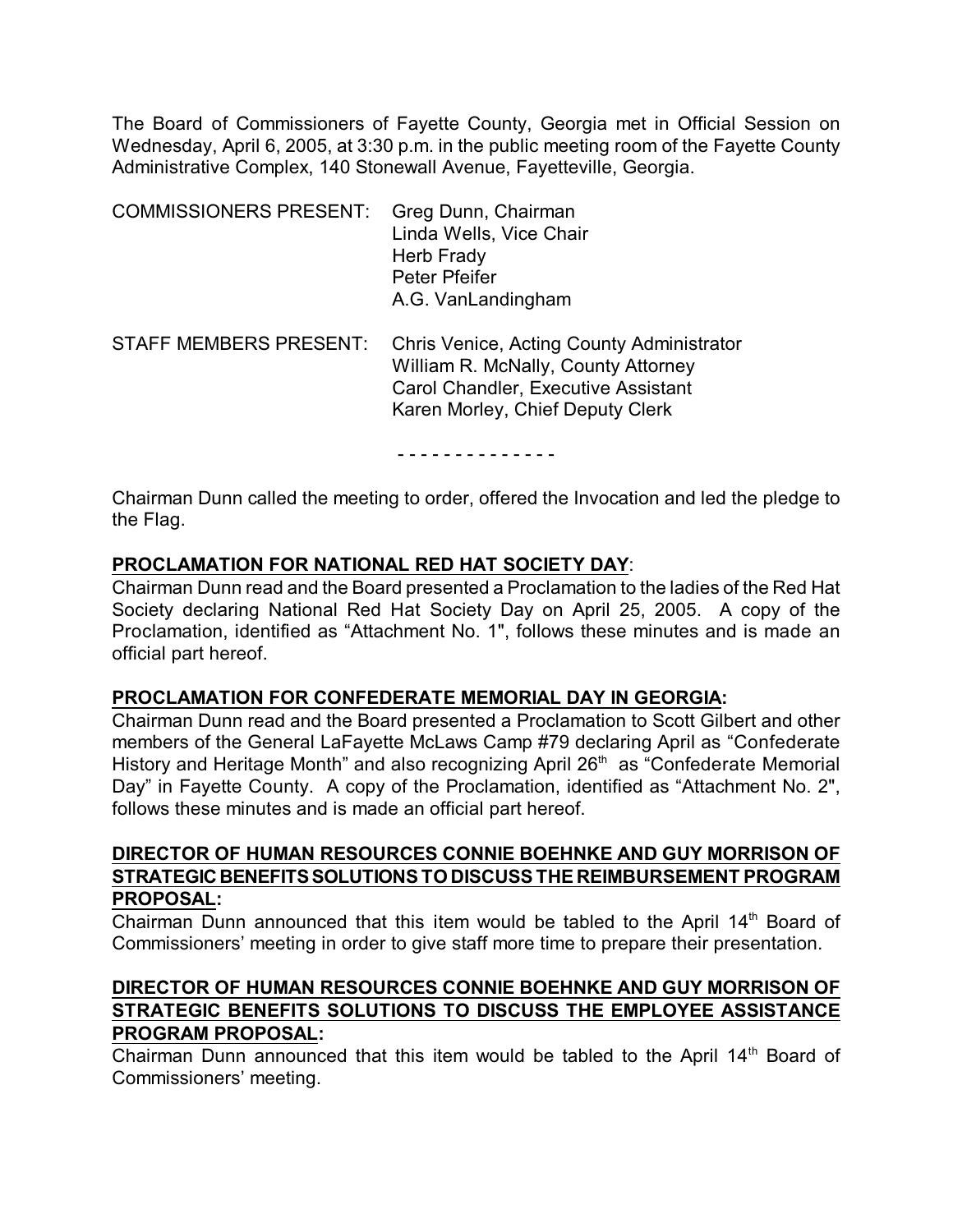### **CONSIDERATION OF PROPOSED ANNEXATION FROM FAYETTEVILLE FOR 49.25 ACRES IN LAND LOT 89 OF THE 5<sup>TH</sup> DISTRICT LYING BETWEEN JIMMIE MAYFIELD BOULEVARD AND SOUTH JEFF DAVIS ROAD:**

Chairman Dunn said the Board had received a request from the Mayor of Fayetteville earlier today who asked to speak at this meeting. He said the Board agreed that this would be appropriate.

Mayor Ken Steele thanked the Board for allowing him to speak. He stated that approximately eighteen months to two years ago the Southside Master Plan was proposed. He remarked that this piece of property was the last piece of the Master Plan. He commented that the City's annexation philosophy was one that it must be beneficial to the taxpayers and residents of the City of Fayetteville and at the very minimum had to be at least neutral to the residents living in the county. He said the ideal scenario was where it was a beneficial event for both City and County. He said in the recent past the owners of the Stinchcomb property had come to the City discussing the possibility of annexation into the City. He said he had forwarded a letter to Chairman Dunn as well as the Commissioners that the City had no interest in that property unless it was a three party event between the County, the City and the property owners to the mutual benefit of everybody. He said there was an item on the Board's agenda today that had also been discussed with the City of Fayetteville and the City had expressed the fact that it had no interest whatsoever in that particular property.

Mayor Steele remarked that this annexation request for the Burch/Thrailkill property was a perfect example of the benefit of an infill annexation. He said all of the property surrounding these two parcels of land was in fact already developed. He said these two pieces of land were owned by long time Fayette County property owners who had made the decision at this point in their lives that they were ready to sell the land. He said being long time Fayette County residents they wanted to leave behind a legacy for the community rather than maximize their profits. He felt the Board would see that as the proposal moved forward. He said this land was surrounded by one half, two thirds and one acre parcels. He said the proposal that they had brought to the City called for an R-30 PUD and with a Conservation Subdivision. He said as the Board was aware the Conservation Subdivision was something new coming forward throughout Metropolitan Atlanta and throughout the Nation. He said the City had the second reading of the Conservation Subdivision ordinance on their agenda for tomorrow night and he felt confident that the Council would approve that and put it on the books. He said additionally the City was keeping the R-30 PUD on the books which would give the City an even greater impact on a development of land. He said the City had not recreated the wheel on the conservation subdivision but had taken the best from many ordinances throughout the metro region and the Nation. He said the City's ordinance to a degree goes along with Fayette County's Conservation Subdivision ordinance in that the City requires deed of property with 40% open space, etc.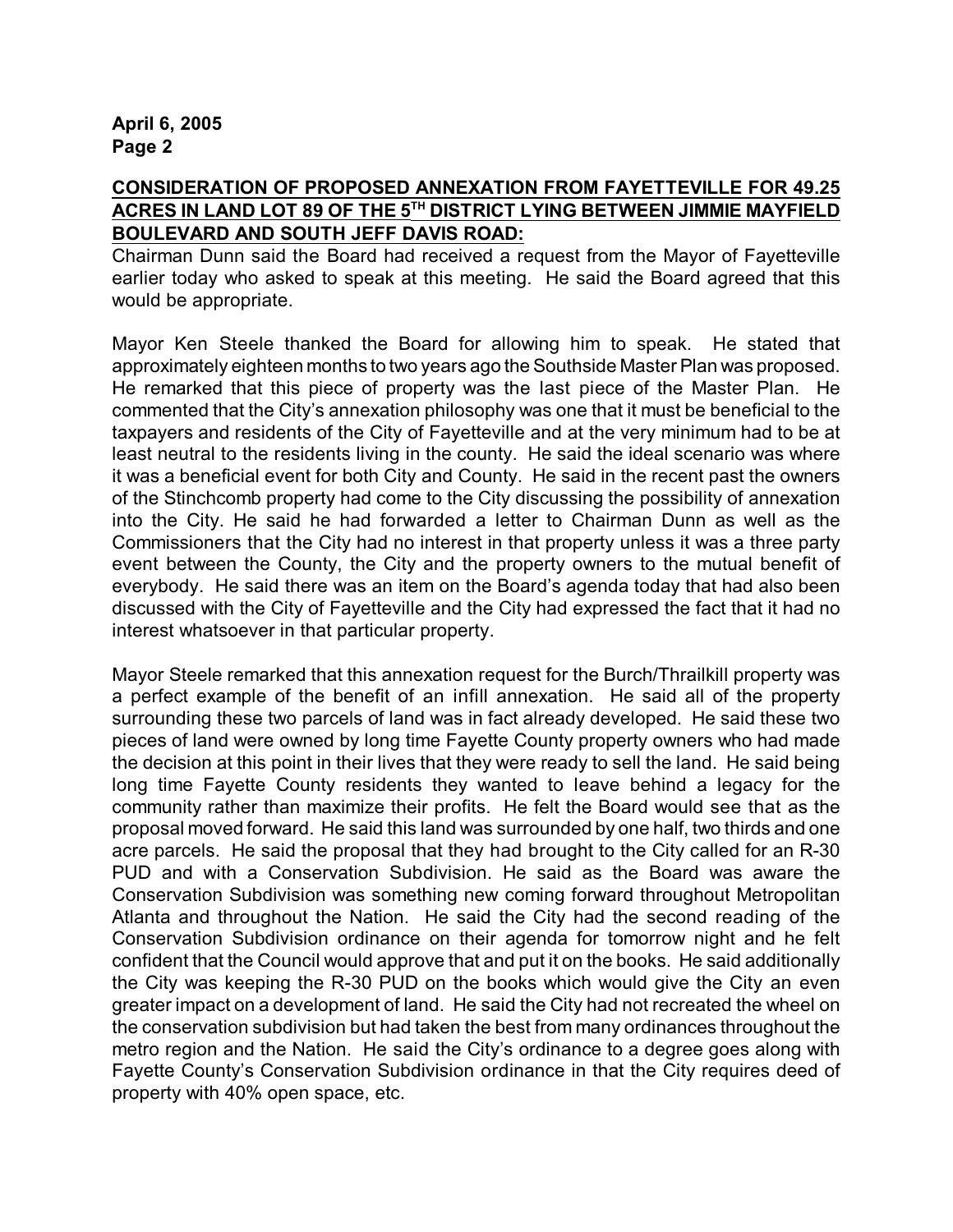Mayor Steele remarked that it was proposed on this development that there would be two housing clusters separated by a 32.5 acre park with another three acre open area. He said the parcel of land was absolutely beautiful with three or four pristine lakes on it. He said this was part of the park land that would be deeded to the City and was already landscaped, developed and ready to be enjoyed by the community. He said for a number of years the current land owner had allowed people to walk this property on informal walkways, etc. He said with this proposal, it would also allow the Southside connector road, which was part of the Fayette County Transportation Plan, to be built at a great savings to the taxpayers and it would be built sooner rather than later. He said this was in fact the City's first priority in the transportation plan in the City. He said the City had already set the priorities and designated the S.R. 92 connector Jimmie Mayfield intersection for the first expenditure of S.P.L.O.S.T. funds. He said by having a developer build the road connecting South Jeff Davis and S.R. 92 South would allow the City to take some of the S.P.L.O.S.T. dollars and commit them to other worthwhile and needed transportation projects in the City.

Mayor Steele remarked that the developer was asking for 101 lots. He said the City code would not allow approval of more than 99 lots. He said this proposal was in keeping with and blended with the surrounding developments. He said all of the one acre county lots would be abutted by park land and this would be a significant benefit. He said the one acre developments in the county would not be impacted and would all abut the park land. He said this was one of the readily apparent and discernible benefits of this proposal and why the City was in fact very much in favor of moving forward with this park land of 35.5 acres. He said the current land values for property in and around Fayetteville was approximately \$40,000 to \$50,000 per acre. He felt 35.5 acres of land being donated for a park represented an approximate value of \$1,597,500 to the taxpayers of the City of Fayetteville. He said with the developer putting in the road and allowing the City to spend S.P.L.O.S.T. dollars elsewhere in the amount of \$450,000 for 1,560 linear feet of road and with no cost to the taxpayer, the S.P.L.O.S.T. money could be used on other needed projects.

Mayor Steele remarked that the projected home prices in this development were actually higher than the surrounding properties and would be approximately \$350,000 per unit because of development cost. He said with 99 lots this would equate to a \$34 million increase in the tax digest for the county and at a 40% assessment rate this would be \$13.6 million accruing to the county and property tax \$81,600 per year. He said this was a good situation for the County as well as for the City. He said this property had traditionally and always has been within the service area of the City of Fayetteville. He said the City currently provided the police and fire protection for this property and was also in the City's water and sewer service district. He said the \$81,600 accruing to the County was for no increase in the infrastructure or service needs of the county. He said for these reasons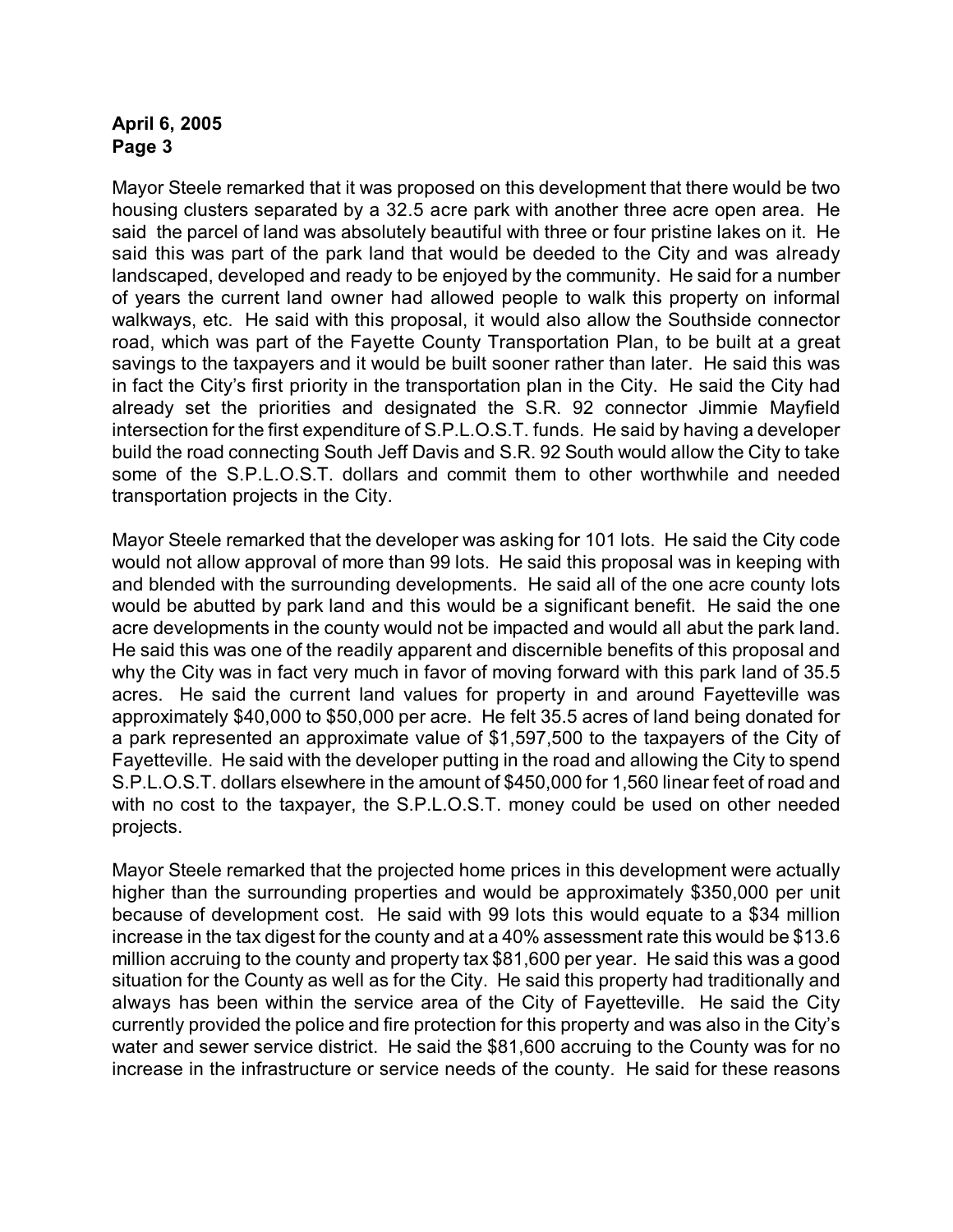and the fact that the City was ready to move forward with this. He said he would be very happy to answer any questions that the Board might have.

Commissioner Pfeifer remarked that he was surprised to hear that the Fayetteville Police were currently responsible for this area.

Mayor Steele replied yes and stated the City police currently served that area. He said the only way to get to this development was through the City. He said the Sheriff's Department had jurisdiction throughout Fayette County. He said if the property was part of the City of Fayetteville, it would be serviced by the City of Fayetteville Police Department.

Commissioner Pfeifer clarified that it was not right now.

Mayor Steele responded technically no but one could not get there without going through the City. He said the only access was through the City.

Chairman Dunn remarked that 32 acres would remain in the county and Mayor Steele agreed.

Commissioner Wells asked the Director of Zoning to discuss the objections that the zoning staff had.

Chairman Dunn clarified that the zoning staff had recommended denial. He said the county could not deny this but it could object to the request.

Director of Zoning Aaron Wheeler remarked that this was first shown as 81 acres but the true annexation request was for 49.2 acres. He said the requested number of homes was 101. He stated that after reading their request it was shown at 99 in the county as a one acre and it was being shown that it could have a total of 45. He said the county had received a letter from the City later saying that they were considering this for a CS (Conservation Subdivision) zoning. He said staff proceeded in reviewing this from two standpoints. He said firstly the 49 acres would yield approximately 22 lots according to the county CS zoning. He said staff also went back and reviewed the 81 lots just for reference and that would give approximately 36 lots in the county. He remarked that the recommendation for denial was that this would be a number higher than what would be allowed in the county. He said at one acre it would be a significant increase over what would be allowed in the county at 99 versus 45 homes. He said because of this, staff had recommended denial.

Commissioner Frady asked if this meant that the county would have to zone this one acre.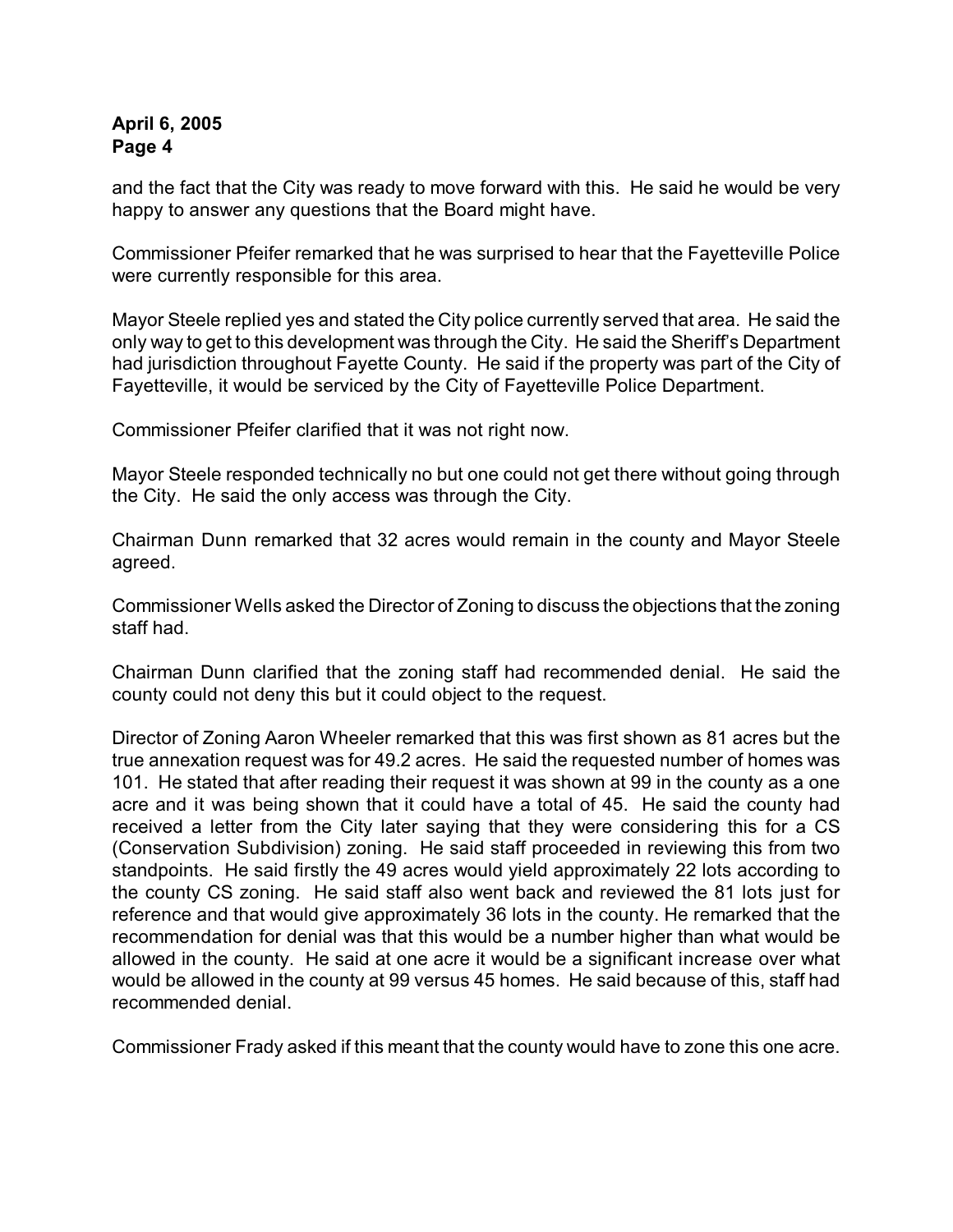Mr. Wheeler replied yes and said that staff had made this decision predicated on the fact that it might be zoned one acre and not that it was zoned one acre. He said currently the property was A-R which would allow approximately nine to ten lots.

Commissioner Frady asked when was the last time that the county had zoned one acre parcels in a five acre zoning.

Mr. Wheeler replied that he could not remember one.

Commissioner VanLandingham said he did not think it would happen now either.

Chairman Dunn asked what the land use was for this area.

Mr. Wheeler replied that it was low density residential with one unit per one to two acres.

Commissioner Wells pointed out that in staff's report under Engineering that the 32.5 acres that would be donated to the City but would remain in the unincorporated county and the Fayetteville Police would not really have jurisdiction on that property. She said the Sheriff's Department would be responsible for patrolling the area.

Mr. Wheeler said that was correct. He remarked that the Sheriff actually wrote those comments and staff inserted them. He said Major Wayne Hannah wrote the comments.

Chairman Dunn pointed out that if the property was located in the county then the Sheriff's Department would have primary jurisdiction over it. He said this was true even if it was a City park.

Mr. Wheeler said he believed that was correct.

Commissioner Wells asked if the written comment regarding the Sheriff's Department and the intersection at the Southside connector road had come from the Sheriff's Department or the Engineering Department. She remarked that it stated at present it was questionable whether the intersection for the Southside connector road would intersect South Jeff Davis Drive or if any portion of this was within the unincorporated county and the Sheriff's Department would be responsible.

Mr. Wheeler replied that the Sheriff's Department had written that comment as well.

Commissioner Wells clarified that there was a small section where the Sheriff was responsible and a larger section where the Fayetteville Police were responsible.

Mr. Wheeler agreed but said he was not 100% certain.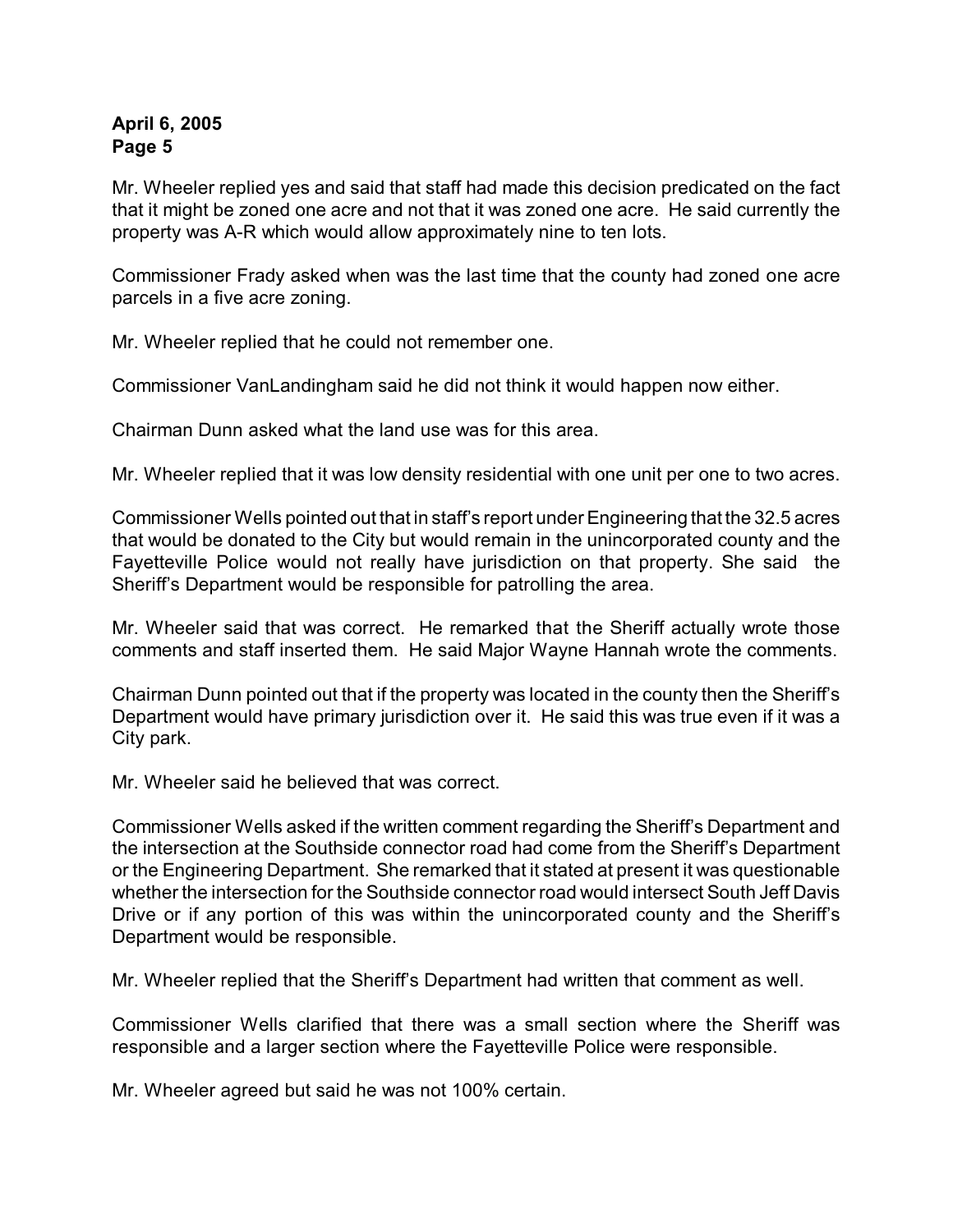Mayor Steele interjected that the intersection was at a red light where S.R. 92 and Jimmie Mayfield intersect. He pointed out that the City had already committed S.P.L.O.S.T. allocations to expand that intersection and make it four lanes in all directions.

Commissioner Wells said she was concerned with the appropriate officials responding to situation.

Mayor Steele remarked that he did not feel that this was a problem.

Commissioner Pfeifer asked Mr. Wheeler to address the creation of an island.

Mr. Wheeler replied that after speaking with the City, this was the reason the 32 acres was being left in the county so that an unincorporated island was not created. He said this was the reason they had not requested to take in the total 81.7 acres.

Commissioner Pfeifer asked if the Sheriff would still be responsible to respond to that island.

Mr. Wheeler said the park area would be owned by the City but would technically be in the county. He said the area represented as a possible island would still be county so the answer was yes the Sheriff's Department would have to respond.

Commissioner Frady felt the Sheriff's Department responds to all calls in the City anyway.

Chairman Dunn said the Sheriff and the Chief of Police could determine that.

Commissioner Pfeifer said he was talking about the county island.

Chairman Dunn and Commissioner VanLandingham both interjected that there was no island.

Commissioner VanLandingham said there was no island with this presentation.

Commissioner Pfeifer remarked that what would have been the island was still the responsibility of the Sheriff's Department.

Major Wayne Hannah remarked that these were his notes that were listed in staff's report. He said the arrest powers were what come into play there. He said the City of Fayetteville may receive a call there for service and the City Police may respond but if the property was not within the City boundary they would not have arrest powers, therefore this would be the county's jurisdiction.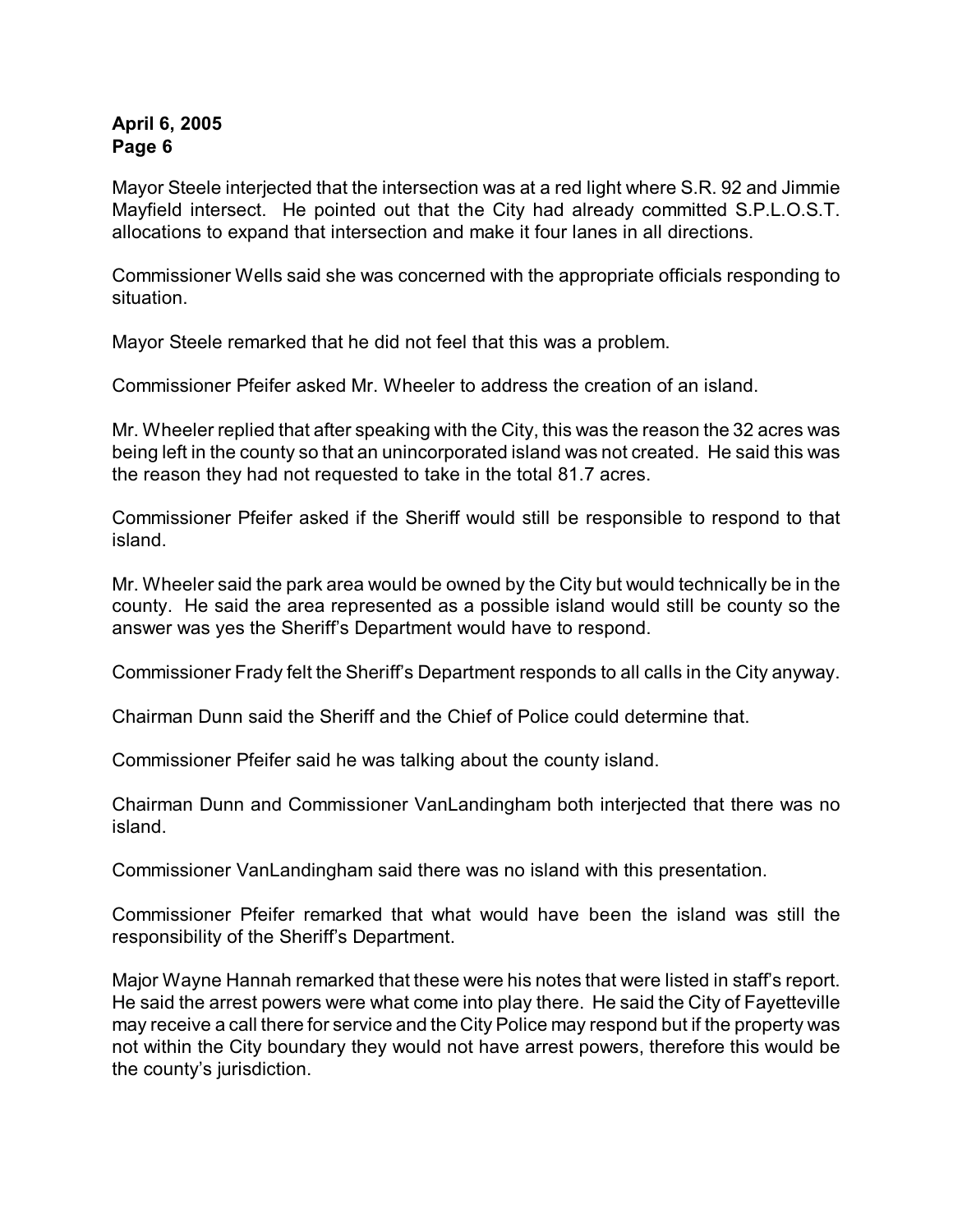Commissioner Wells said the City Police could detain while the Sheriff's patrol was in route to the scene.

Major Hannah commented on the intersection situation. He said he was not sure if all four sides of the intersection were in the City or the county. He said if any part of the intersection was in the county, then the entire intersection was in the county and it would be the Sheriff's Department's responsibility. He remarked that the number of car crashes would increase at that intersection and this would impact the Sheriff's Department. He said the courts had ruled that technically on an annexation and jurisdiction boundary it was up to the right-of-way and that would still be the Sheriff's Department's responsibility.

Commissioner VanLandingham said he would like to make a motion.

On motion made by Commissioner VanLandingham, seconded by Commissioner Frady to return the petition for annexation with no objection to the City of Fayetteville, discussion followed.

Commissioner Pfeifer clarified that this would be a density increase.

Chairman Dunn remarked that it was definitely an increase in density.

Commissioner Pfeifer said he would not support it.

Commissioner Wells said she could appreciate the presentation and the fact that none of the county property was going to be abutting up to the smaller lots. She commended the fact that this was addressed. She said she agreed with Commissioner Pfeifer that the density was still tremendously higher than what was projected in that area. She said she was not addressing the caliber of the development and she was sure that it was going to be a fine, fine development. She said she was concerned with the higher density and the fact that the county had planned for a much lower density. She said it could possibly impact some of the county's services and she was not in favor of giving up county property for density.

Commissioner VanLandingham said he did not like density either and that was the reason he lived where he lived. He said there were other people who did not mind density. He said this property was contingent to the City and it was a well known fact that density existed in the City. He said whether the Board objected or not, it was going to happen. He said he saw no reason to stir up an objection and this was the reason he made the motion. He said he did respect the opinions of his fellow Commissioners.

Commissioner Wells agreed and stated that people did expect higher density in the City. She said this was the reason she lived in the City. She said she liked Fayetteville, paid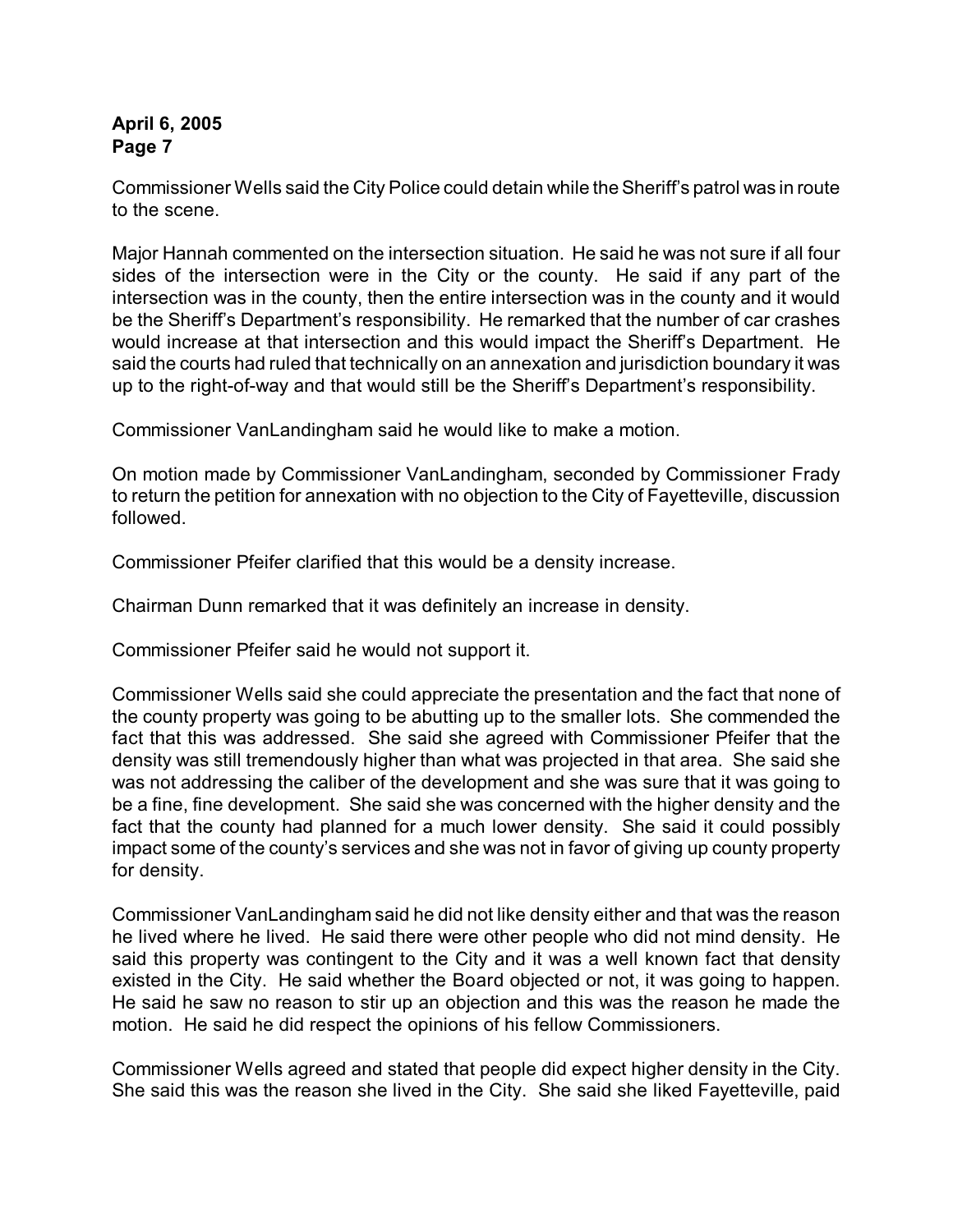her taxes and liked what she got for them. She said the property in question for annexation was not currently in the City and she felt the people living in the surrounding area had the anticipation that this property would stay in the county and there would not be that density.

Commissioner Frady said to him it made sense as a good CS zoning. He said there was 81 acres and there could be as many as 71 or 72 houses on that property. He felt the park had to be considered as an asset for everyone there.

Commissioner Wells interjected that the park was there so that there was no land locked property.

Chairman Dunn said the problem from a density standpoint was that the City was not planning to annex 32.5 acres so the density was a lot greater on the buildable property than the county would put on that same buildable property. He said he had always been consistent in objecting to large differences in density. He said he also wanted to say that he understood that this property was going to be annexed into the City of Fayetteville. He said he was going to object in the hopes that the City of Fayetteville would then sit down with the county and try to in some ways reduce the density at least somewhat. He said this had successfully been done recently on some of the other annexations. He said everyone on this Board was aware that the City was going to annex this property. He said perhaps this process might help in cutting down on the density somewhat. He said if it did not, the Board had registered its concern. He said after the City received the County's letter, he would look forward to at least giving the Board some time to possibly working something out.

The motion failed 3-2 with Chairman Dunn, Commissioner Wells and Commissioner Pfeifer voting in opposition.

# **BRIAN CARDOZA REPRESENTING THE FAYETTE COUNTY DEVELOPMENT AUTHORITY TO DISCUSSTHE DODGETOUR DE GEORGIA BIKE RACE TO BE HELD ON APRIL 20, 2005:**

Brian Cardoza representing the Fayette County Development Authority said he briefly wanted to discuss a one of a kind event coming to Fayette County. He said this was the Dodge Tour de Georgia would be in Fayetteville on Wednesday, April 20<sup>th</sup> which is two weeks from today. He said this was considered North America's premier event and would have 128 riders of 16 teams representing 24 countries from around the world. He said the race would start in Augusta, Georgia on April 19<sup>th</sup>, stage two would be here in Fayette County on April 20<sup>th</sup> and wrapping up the six day event in Alpharetta on April 24<sup>th</sup>. He said this was a wonderful sporting event and it also benefitted a great cause. He said the Georgia Cancer Coalition would be the benefactor of this with proceeds going to improve Cancer research and Cancer awareness and education. He said most of the calls that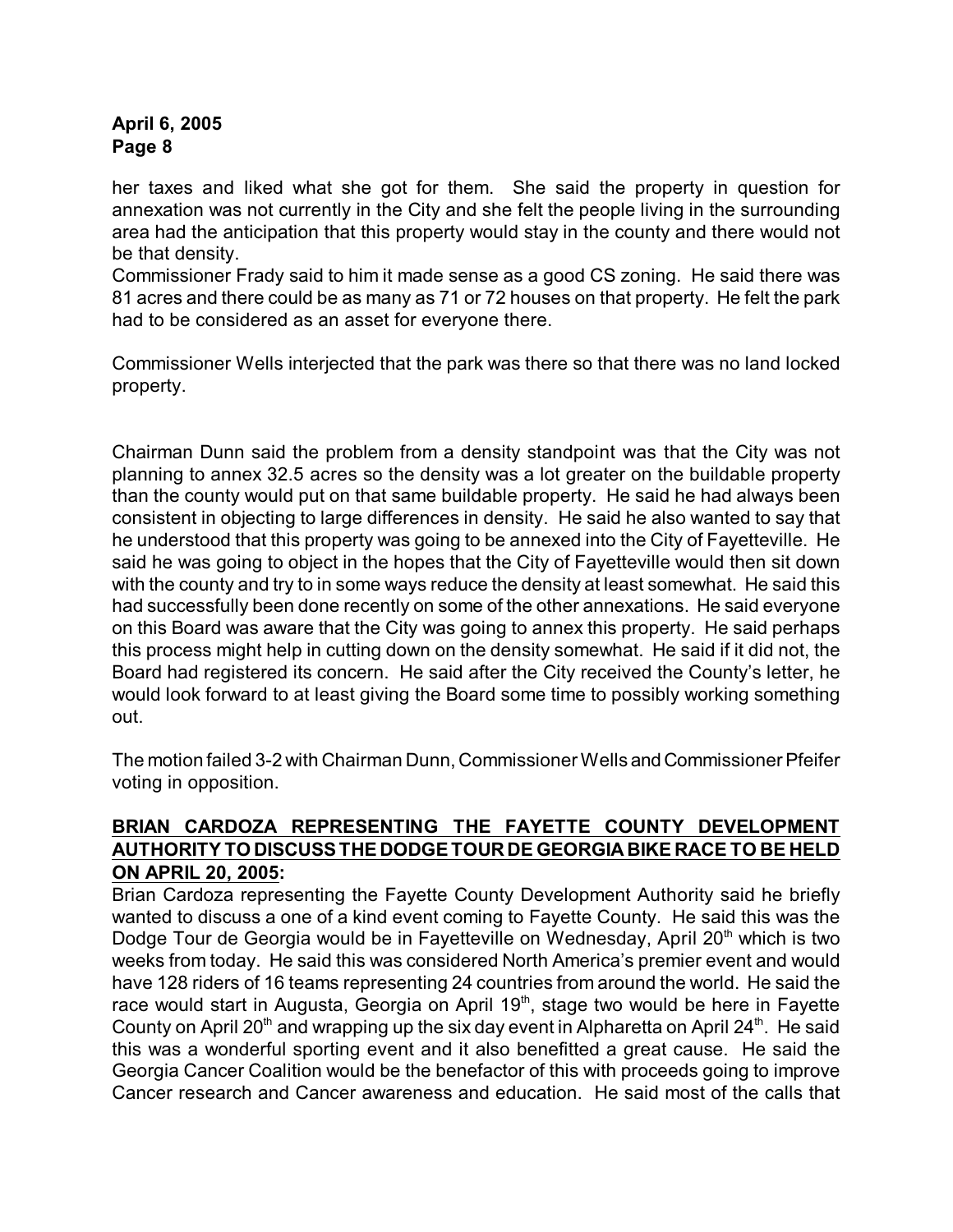they were getting in their office were about Lance Armstrong. He said Lance Armstrong would be there to defend his title and he remarked that Lance was a six time winner of the Tour de France. He said country music star Mark Wills would also be here to sing the National Anthem. He said he was also pleased to announce that Thomas Watkins who was a twenty-three year old cyclist who lived here locally would start the race. He said Thomas had just recently been diagnosed with Leukemia and just finished his second round of chemotherapy.

Mr. Cardoza further remarked that the race would begin at 1:30 p.m. on Wednesday, April  $20<sup>th</sup>$  just across the street at the Old Courthouse. He said Stonewall Avenue would be closed from S.R. 85 over to Jeff Davis from 9:00 a.m. to approximately 2:30 p.m. He said the media had done a great job of getting the word out to the public. He said over 50 organizations had helped with this race and make this event be a success. He said he particularly wanted to recognize the Fayette CountySheriff's Office, Fayette County Public Works and Fayette County Fire and Emergency Services. He said he wanted to thank the Board for the support that it had given him and everyone involved and ask that the Board continue to support the county agencies as they make this race become a success. He said he also noticed on the consent agenda that the Board was going to declare April  $20<sup>th</sup>$ as Dodge Tour de Georgia day and he wanted to thank the Board for that as well.

Chairman Dunn said this was a great opportunity for people to come and see the City of Fayetteville, Peachtree City and Fayette County.

Mr. Cardoza said the bike route covered the entire county.

Chairman Dunn remarked that most of the burden was going to fall on the City of Fayetteville as far as providing services.

Mr. Cardoza remarked that all of the local law enforcement had been great.

Chairman Dunn said the county would do whatever it could to facilitate the operation. He thanked Mr. Cardoza for all of the work he had done on this event.

## **CONSIDERATION OF REQUEST BY ROCHESTER & ASSOCIATES TO INITIATE CHANGES TO THE FAYETTE COUNTY ZONING ORDINANCE THAT WOULD ALLOW FOR RESIDENTIAL MIXED USE DEVELOPMENT OF APPROXIMATELY 1,100 ACRES LYING BETWEEN SANDY CREEK ROAD AND S.R. 54:**

Bill Schmid, Vice President of Rochester & Associates, Inc. out of their Gainesville, Georgia office, stated that it was his understanding from staff that they were invited here today as a result of a filing of a request for a text amendment change to the county's zoning ordinance by Mr. Daryal Danley, an employee of Rochester & Associates' Fayetteville office. He said with him today was Todd Terwilliger, Vice President of land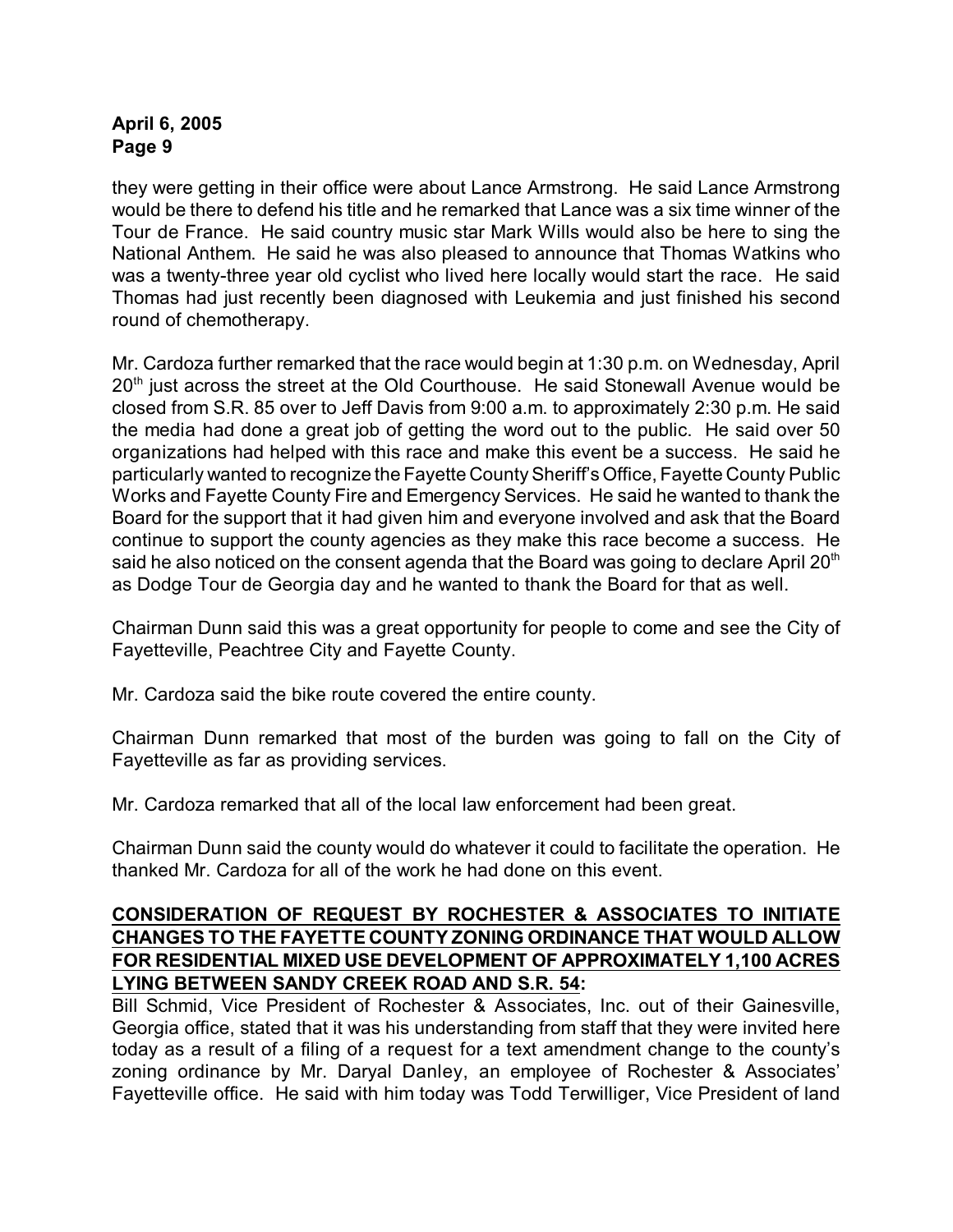acquisition for Del Webb. He said he would fairly rapidly discuss the information contained in the packet that he had presented to the Board.

Chairman Dunn remarked that Mr. Schmid would have fifteen minutes for his presentation and the Board would not count the time when the Board asked questions.

Mr. Schmid remarked that there was a significant increase both in terms of population and households as the baby boom population moved throughout the entire Country and more particularly through Fayette County. He said statistically significant levels are encountered in Fayette County far beyond the levels found in the rest of the State or even the rest of the Southeast. He said active adults were a group of people who were really predominately looking for increased leisure time, smaller housing, and smaller lots. He said they have less impact on the public infrastructure than traditional home buyers did. He commented on economic stimulus. He said each household was roughly equivalent to 3.7 factory jobs. He said this goes to the point of showing that seniors or active adults were often thought of as not having disposable income and have both significant assets and income in their later years. He said most of the people in this age group would really prefer not to have to move and if given the opportunity would prefer to remain in the communities where they have established themselves. He said they do have a predominantly and significant preference for a smaller house and a smaller lot. He said this was information was derived from the American Community Survey of 2003. He said the primary facilities that people typically think of for people as they age was unfortunately considered being retirement housing. He said the simple fact was that less than 5% of those people 65 and above actually lived in some form of care facility. He said the balance of people were going to find housing somewhere and this would predominantly be single family detached.

Mr. Schmid remarked on age qualified and what it meant. He said age qualified communities started in the West and in Florida in the 1960's. He said in reaction to that the baby boom group recognized that there was a large number of children and intended that those people be allowed to have children in their homes. He said in 1968 the Fair Housing Act allowed children to be in this type of housing. He said many people think that was where this stopped but that was not the case. He said in 1988 the Fair Housing Act was amended and it required that significant services would be included on the property. He said in 1995 this changed once again by the Housing for Older Persons Act and the significant facilities requirement was removed. He said active adult communities range from both those that have significant improvements and those that did not.

Mr. Schmid commented on the next graphic coming from the Fayette County Recreation Plan. He said this showed the significant increase in the population in Fayette County by age cohorts. He said of the households roughly 19,000 or 45% of the households in Fayette County by 2009 would be 55 and older. He said this graphic depicted the gap that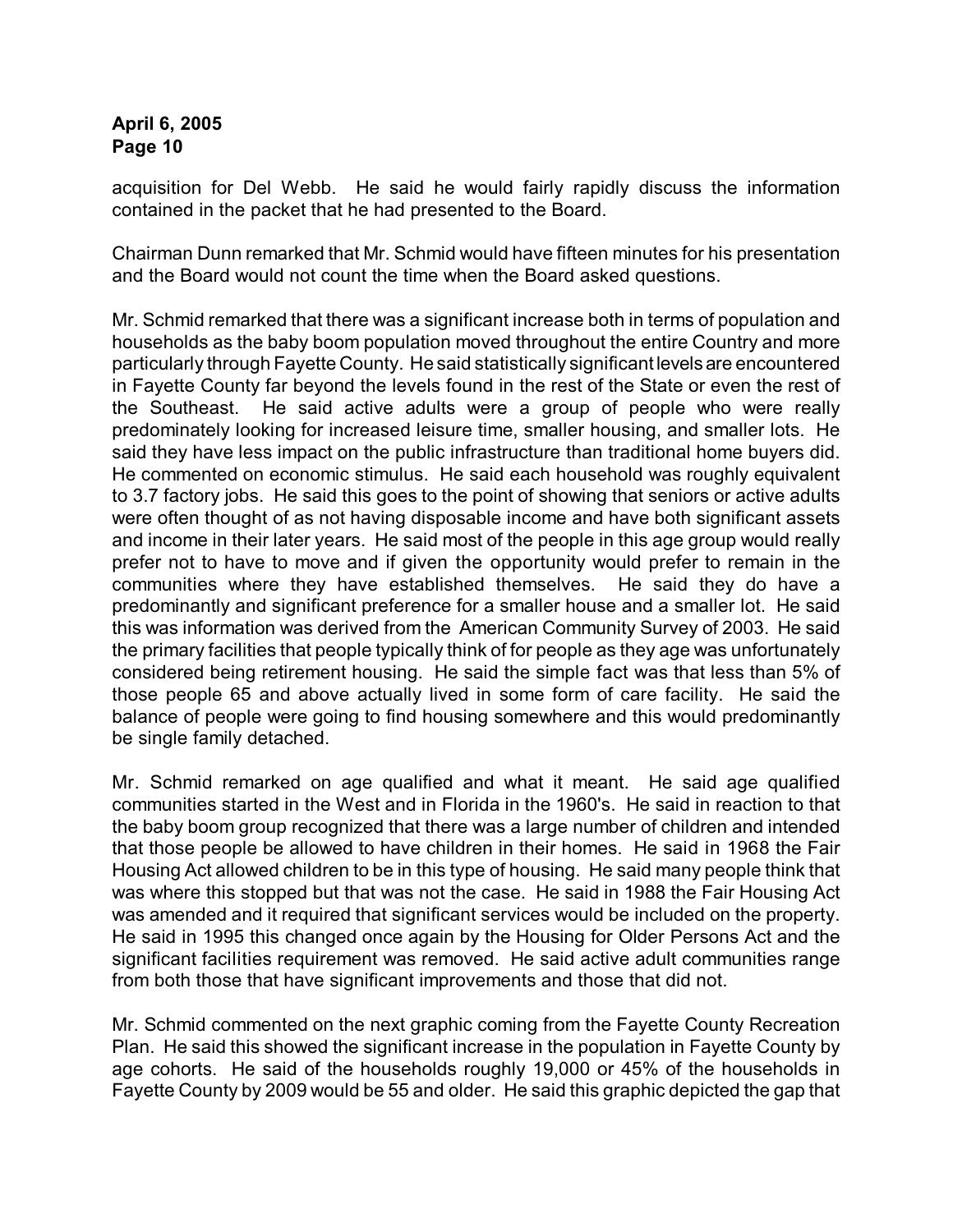existed between currently housing stock for age specific to that which was expected by the end of the decade. He noted a significant difference over 3,000 households in the age bracket of 60 to 64. He pointed out that this was a significant jump in that one area alone.

Mr. Schmid said he would move now to the question of why Rochester & Associates or Mr. Danley would have proposed an age qualified ordinance for Fayette County. He remarked that Fayette County's current ordinance anticipated and described in the first instance four units attached per net acre. He pointed out that single family was the preferred means both here in Fayette County and of those in that age bracket. He said the second item of the PRD described one unit per net acre for detached. He said if one correlated the one unit per acre to the four units, it would require four times the amount of land to accommodate the same population or the same type of lifestyle. He said the current version of the PRD permitted only three specific residential uses. He said they had been careful to clarify these with the staff before proceeding to try and draft an ordinance for the Board's consideration. He noted that golf was not one of the permitted uses presently in the county's PRD but was often an element in these type of communities as well as a retail commercial component for the needs of the residents. He said Fayette County was innovative in that in 1973 it adopted a mixed use category for its PUD class and that stood for more than two decades and was only recently eliminated. He said there was a precedence in the county for an ordinance along these lines.

Mr. Schmid remarked that the main points of the ordinance were that it based the density on a function of infrastructure so that where water, sewer and roads were present that higher density would be suitable and where those were not the density would not necessarily be appropriate. He said it did allow for golf as a recognized component and required high amenities and it allowed for the mixing of commercial uses so that they can serve the needs of the residents. He commented on setbacks and buffers. He said currently there were no such requirements for such in the PRD. He said it also encouraged public use of the green space access and limited uses in the green space area. He said currently a PRD did not require underground utilities and it sets up a procedure by use of development agreement so that the County Commission could be assured of specific development activity over the course of the project. He said the purpose of this and the reason it had been brought up was because Fayette County had significant both existing and future demand for this kind of housing. He said it would allow those individuals in this community to stay here and preserve social fabric and provide significant economic stimulus without school impact.

Mr. Schmid asked if the Board had any questions on either active adults, age restriction or in particular the PAQ ordinance. There were no questions from the Board. He said he would now like to introduce Todd Terwilliger who is with Del Webb which was a division of Pulte Homes. He said Todd was the Vice President of Land Acquisition for Del Webb and he would be taking on the balance of the program. He said there had been an article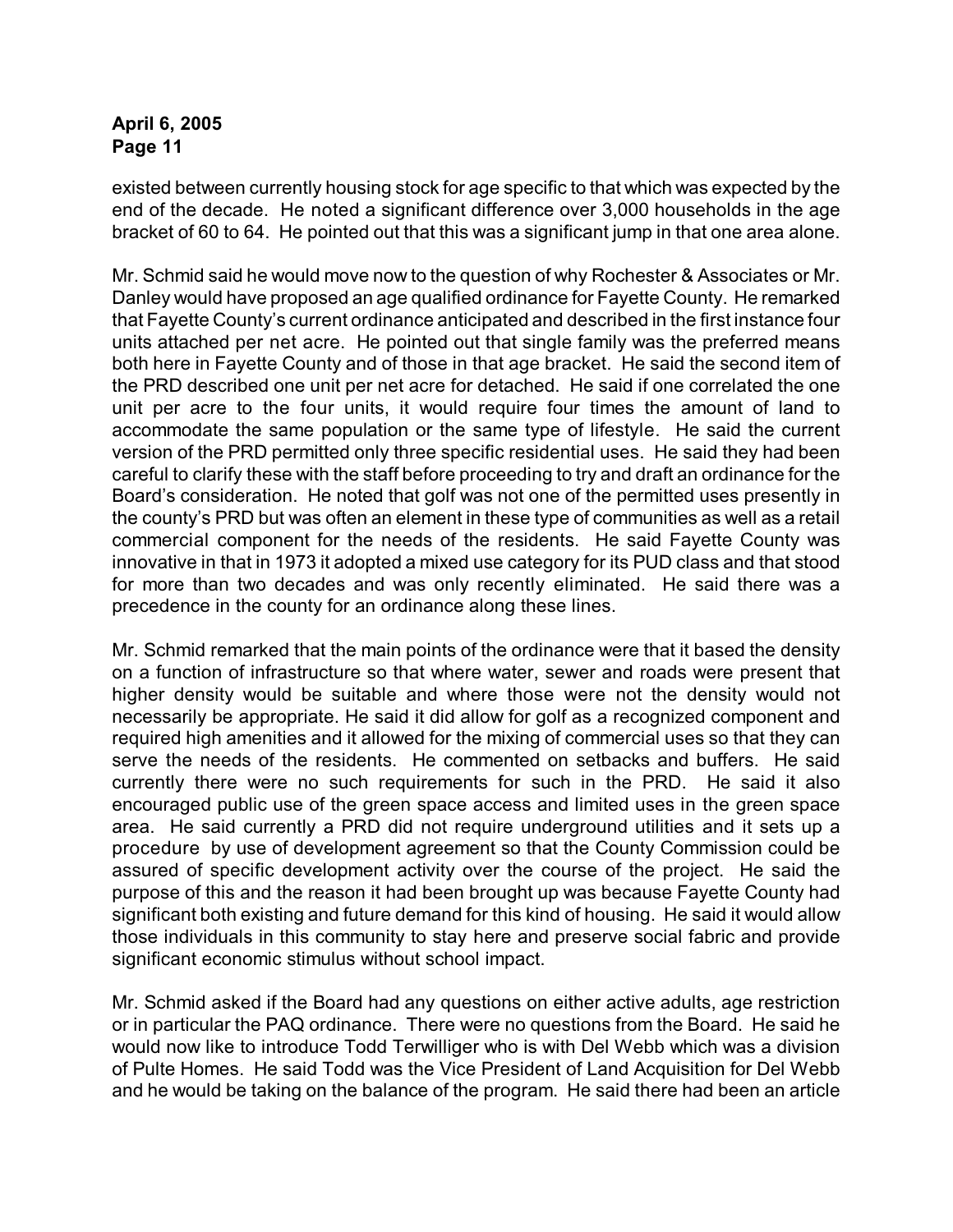in the newspaper today regarding a project that Todd was familiar with and he would like to give the Board an overview of that. He asked how much time they had left to speak.

Executive Assistant Carol Chandler said they had a little over ten minutes left to speak.

Commissioner Pfeifer remarked while Todd was getting his presentation ready he would like to make a statement. He said early on he had a question regarding age restriction and how that was accomplished. He said that question had been answered to his satisfaction.

Mr. Schmid stated that he would asked for the Board's consideration that no formal or final action be taken today. He said he did not know what the pleasure of the Board would be but he would like to make that request.

Chairman Dunn asked Mr. Schmid and Mr. Terwilliger if they would be discussing changing the ordinance. He said this was what was listed on the Agenda.

Commissioner Wells said the request on the Agenda was to change the county's ordinance.

Mr. Schmid said the ordinance described two elements both the PAQ that had been filed as well as specifics about an 1,100 acre project.

Chairman Dunn remarked that Mr. Schmid had rewritten a section that he wanted to go in the county's ordinance.

Mr. Schmid stated that was correct.

Commissioner Wells said that was what was on the Agenda.

Mr. Schmid said he would be happy to answer any questions the Board might have.

Chairman Dunn asked if Mr. Terwilliger wanted to discuss the proposed project in the last ten minutes left for their presentation.

Mr. Terwilliger said he would rather discuss the ordinance.

Chairman Dunn said the ordinance would be a hurdle that would have to be overcome before the specifics of this project were discussed. He said he did not want anyone in the audience to think that the Board was being short with these gentlemen. He said four of the five Commissioners had already spoken in detail privately with each of these gentlemen. He said Mr. Terwilliger and Mr. Schmid had sent press packets to all of the newspapers and now the newspapers were printing what they said. He said a lot of people were aware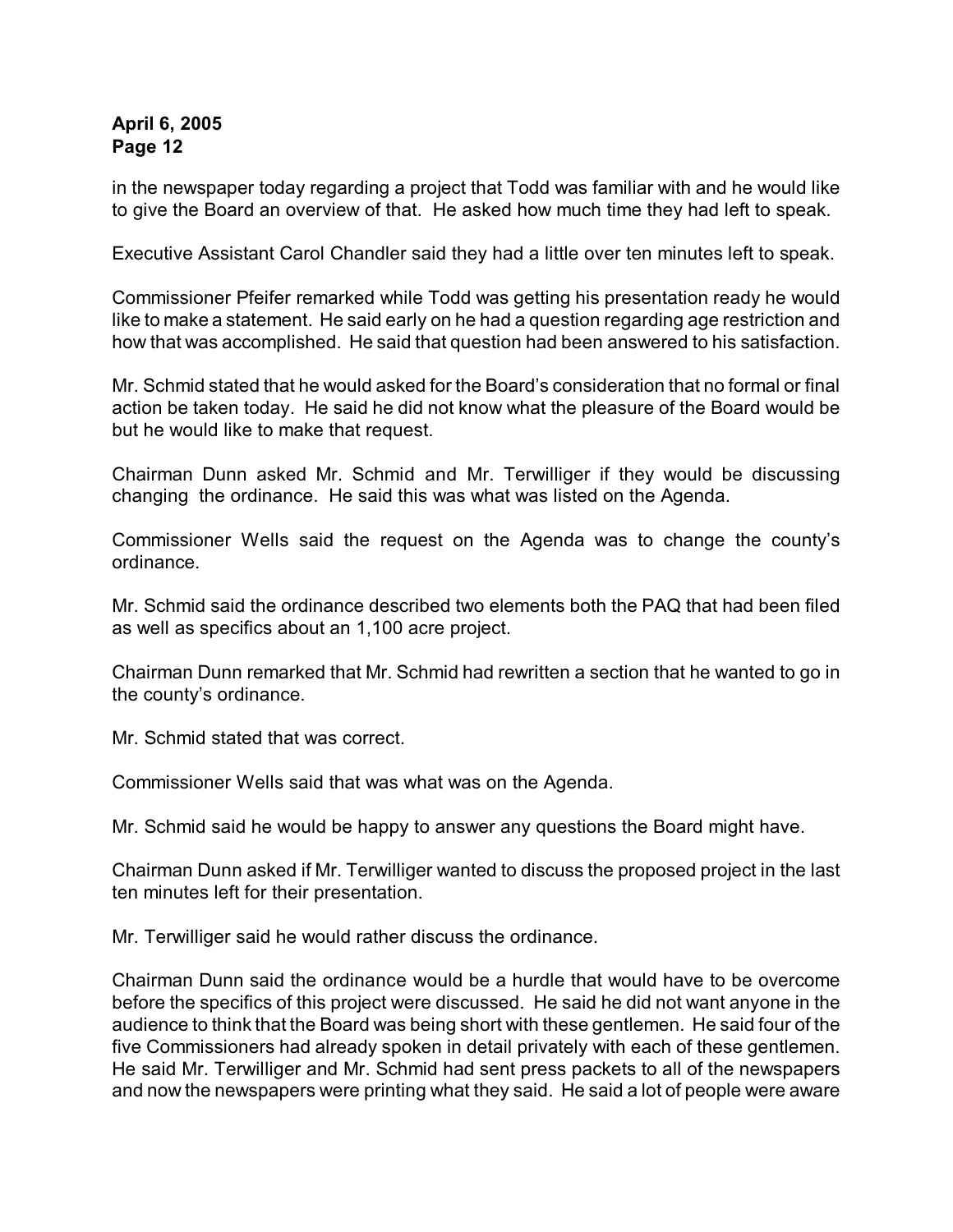of the scope of this project. He said the one fundamental issue here was that what was proposed was not in any manner, shape or form fit in the ordinances of Fayette County. He said this developer has decided to create for the county a proposed change to the county's ordinance that would accommodate this project and that was what this was about.

Mr. Schmid replied that the county's ordinances did come close particularly the four unit density in the PRD but that specifically required an attached product and it would be the interest here not to have to do attached housing throughout the property.

Chairman Dunn said Mr. Schmid had a whole book that said how they wanted to change the ordinance.

Mr. Schmid replied yes, after significant consultation with staff.

Commissioner Wells said what the Board had before it today was a request to amend the county's ordinance. She said the Agenda Request Form asked what action these gentlemen would be asking from the Commissioners and the applicants had filled in that they were seeking permission/direction to staff to begin the process of amending the county's zoning ordinance. She said since this was what was presented to the Board today she had absolutely no interest in doing this. She said she would like to make a motion denying this request.

On motion made by Commissioner Wells, seconded by Commissioner Pfeifer to deny this request and not to have staff proceed in this matter, discussion followed.

Commissioner VanLandingham asked Commissioner Wells to restate her motion.

Commissioner Wells remarked that the action was for permission/direction to staff to begin the process of amending the county's zoning ordinance. She said she was adamantly opposed to that and her motion was that the staff not be directed to do this and that the Board not consider redoing the county's zoning ordinance.

Chairman Dunn said he would like to state in fairness to these gentlemen that the Board did tell them that they could talk for fifteen minutes and they had only talked for five minutes.

Commissioner Wells remarked that did not have anything to do with their request.

Chairman Dunn said their request was to talk about the ordinance.

Mr. Schmid said they had followed a prescriptive standard in the county's existing zoning ordinance.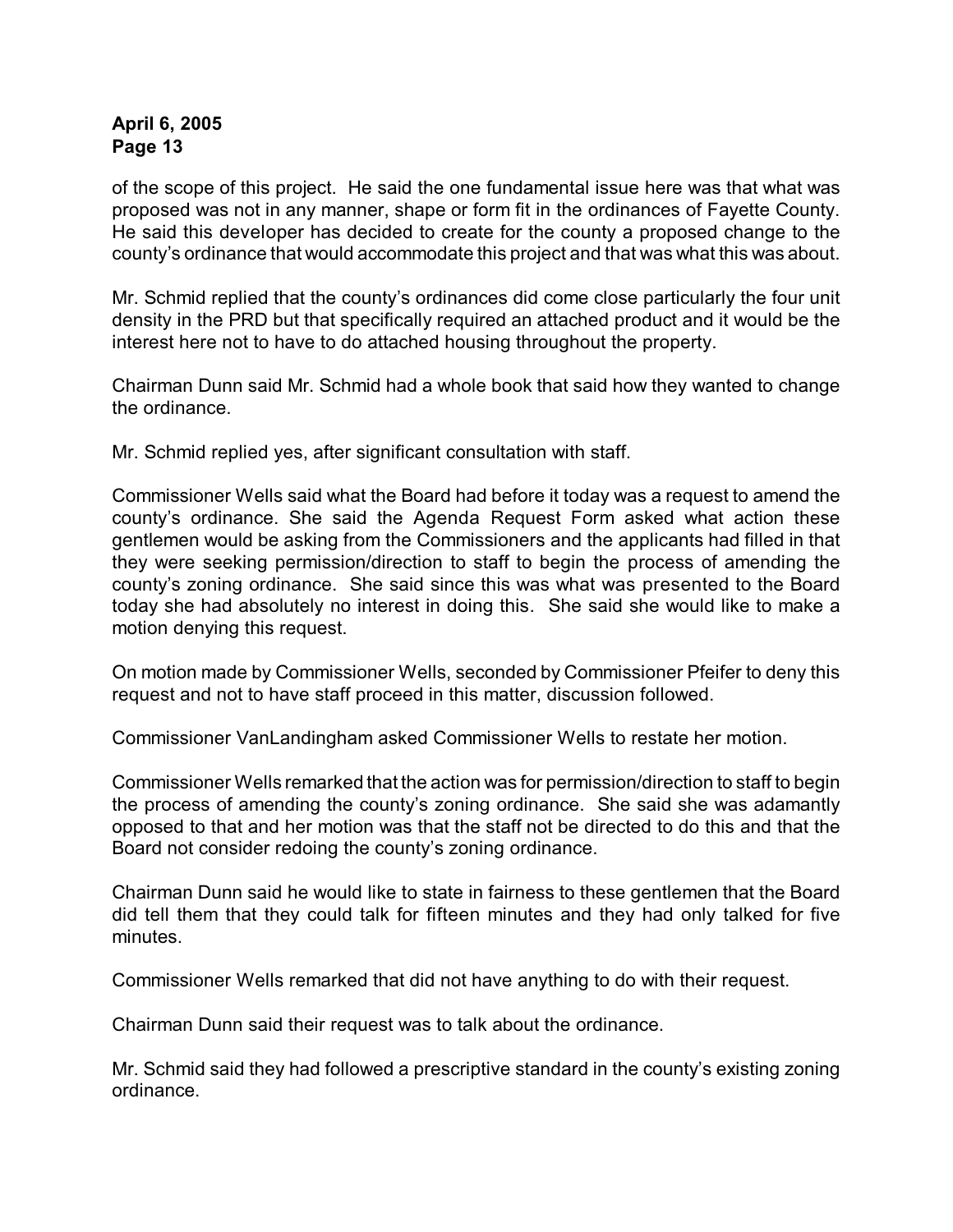Chairman Dunn clarified that these gentlemen were going to be talking about changing the law in Fayette County to accommodate this development.

Mr. Schmid remarked that this was presently anticipated in the county's zoning ordinance.

Chairman Dunn remarked that approximately twelve ordinances would have to be changed in order to accommodate this.

Mr. Schmid disagreed and he stated they were proposing one ordinance.

Chairman Dunn clarified that they were proposing one ordinance which would change twelve other ordinances just to accommodate this development.

Mr. Schmid said they could agree to disagree but that was not their perspective.

Chairman Dunn said he just wanted to clarify what was being done.

Mr. Schmid stated that was not their perspective.

Chairman Dunn said he felt the Board had given these gentlemen time and he wanted to make sure they had this amount of time to speak to the Board.

Commissioner Wells asked Mr. Schmid if he or Mr. Terwilliger had anything else that they wanted to discuss about rewriting the ordinance.

Mr. Schmid responded that he did not have anything else specifically to say other than they were following an adopted standard that the county already had as to the means to amend the ordinance. He said he would differ as to the degree of difficulty in accomplishing this. He said it was not their intent to amend twelve specific ordinances but rather to use one ordinance to allow a project like this to be developed.

Chairman Dunn said actually what he thought it came down to was that they wanted to ignore those twelve ordinances and create a new one that would take care of all of these problems for you. He said that was what it looked like to him.

Commissioner Wells said regardless of what it looked like, this was what was being put before the Board and she wanted to clarify that. She said the action that they were seeking was permission to direct staff to begin the process of amending the county's zoning ordinances to meet what they had written for the Board.

Mr. Schmid said he believed that was written by staff and that was not their request.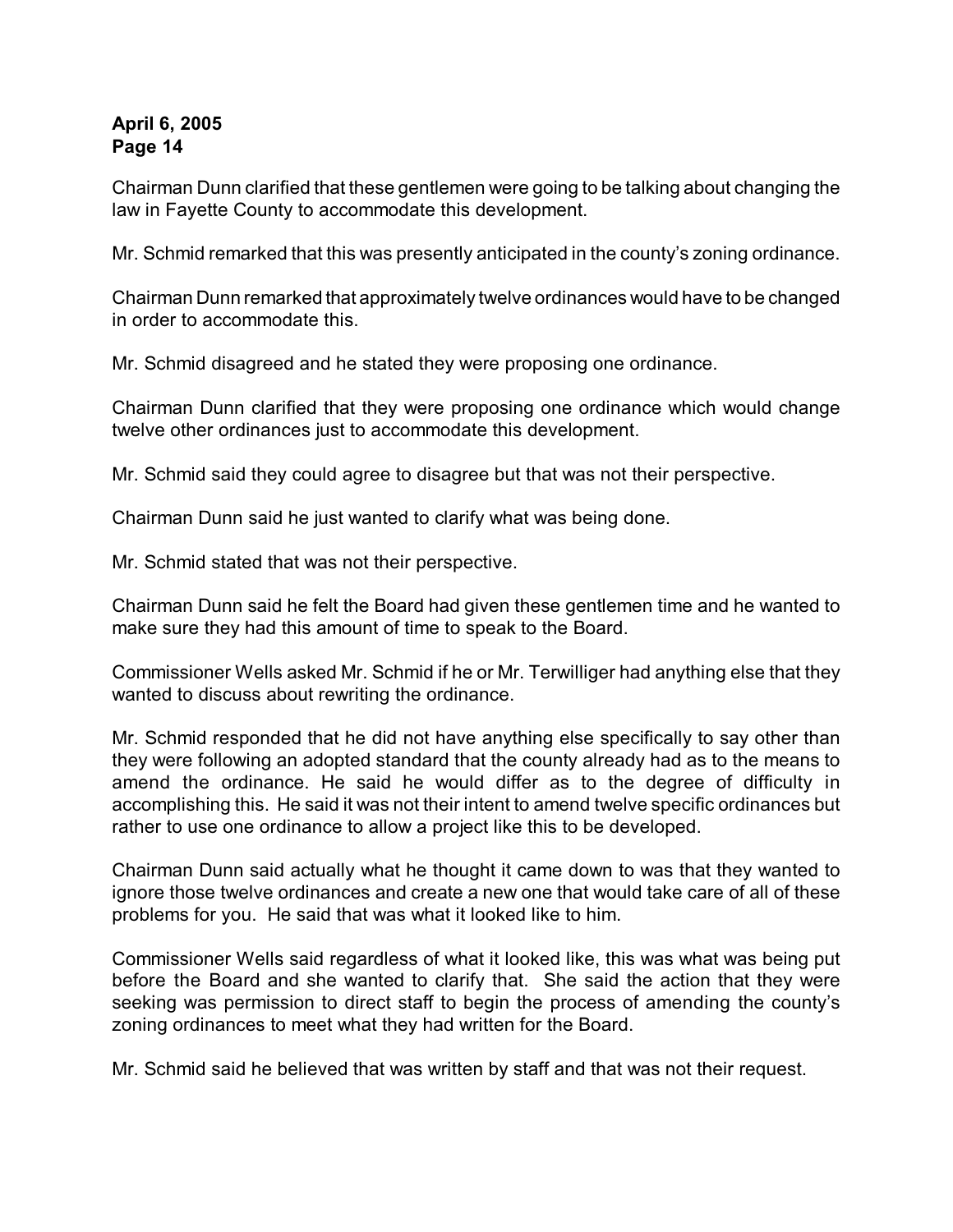Commissioner Wells asked Mr. Schmid if that was what he was here for.

Mr. Schmid replied they were asking the Board to act in accordance with the zoning ordinance of Fayette County which establishes a procedure for a text amendment to be considered.

Commissioner Wells said her motion was that she was not interested in any amendment to the county's present ordinance. She said if this was what Mr. Schmid was asking for then her motion stands.

Chairman Dunn asked Mr. Schmid and Mr. Terwilliger to stand by because the Board might have some questions for them. He asked if any Board members had any questions.

Commissioner VanLandinghamsaid he felt to cut this off without staff taking this ordinance that they had presented and comparing it to what the county currently had and then to bring the Board some sort of report, he felt a vote right now would be premature. He said he was not opposed to anything right now because the Board had really not had a formal request for anything other than them seeking an ordinance change. He said staff had not been given the opportunity to compare this and bring the Board a report on it. He felt for the Board to vote on this right now would be premature. He said he would rather see the Board just ask staff to compare this with the county's current zoning ordinances and see what the real findings were.

Commissioner Frady said he agreed along those same lines. He said what Mr. Schmid was doing as far as he was concerned was giving the Board a recommendation for an ordinance change. He said he was not going to vote to send this to staff unless he himself was convinced that he would like to do or like to see staff to do. He said he had not seen this in the sense that he was ready to make a decision on it. He said he would like to be more fair about it. He said he would take it and look at it himself and then if the Board comes up later and have a decision to make on it then a decision could be made but he was not prepared today to tell staff to do anything. He said he certainly wanted to be aware that he was ready to do something first or not do something. He remarked that he had not read this well enough to make a decision on it.

Commissioner Wells said the Board would have to be really careful here not to set a precedent. She said most of the developers who come before the Board make a pretense of following the county's ordinances. She said these applicants have come forward and said they wanted to build something here and the county did not have applicable ordinances for them to do so. She said the Board could not rewrite ordinances in order for this development to be built. She said if the Board allowed that to happen with this developer, then anyone who crosses the county border could come in and say that they did not like the county's existing ordinances because they would not allow them to build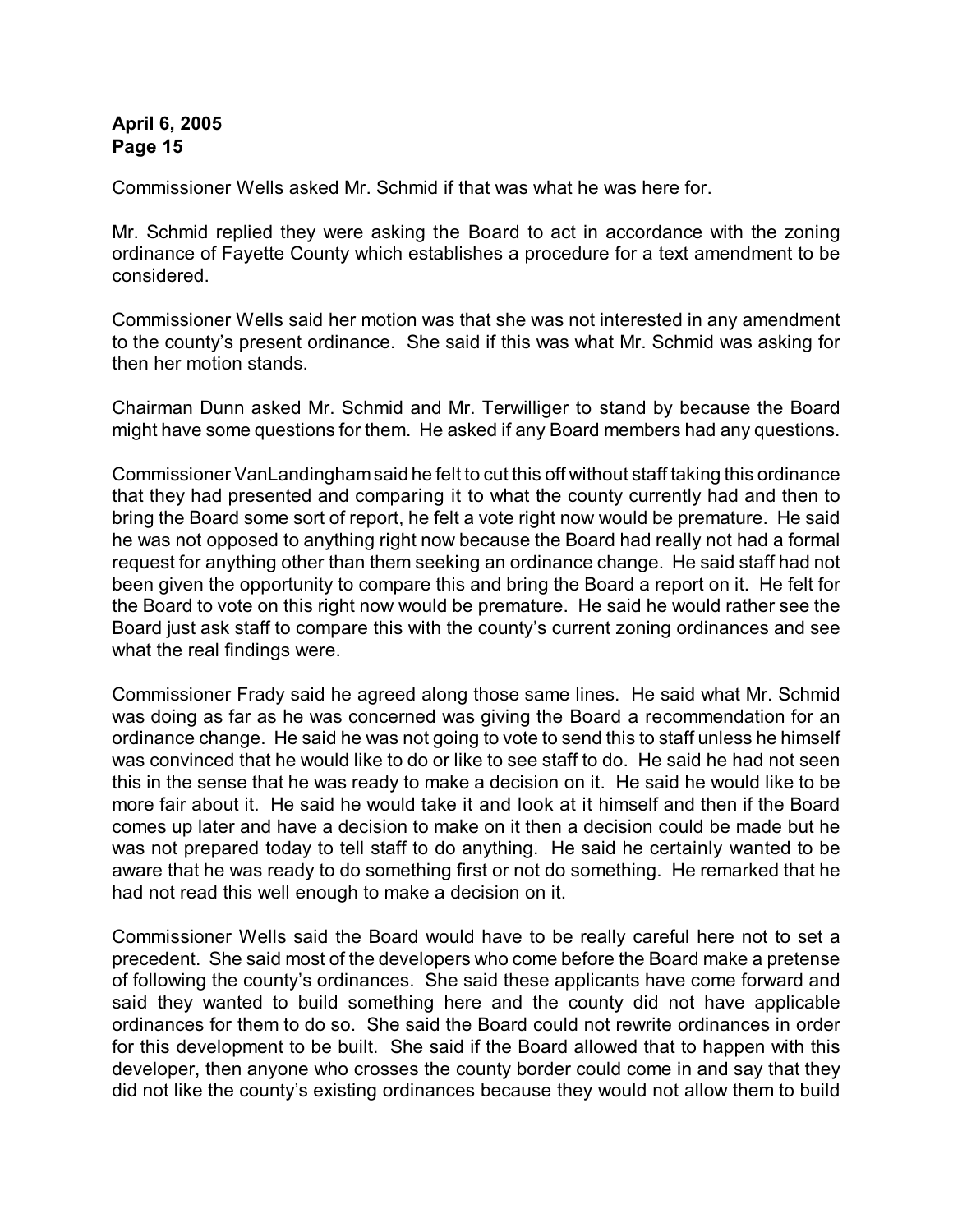what they wanted. She said it would be asking county staff to do the developer's work for them and this would inundate county staff to look at ordinances that the county might not need. She said she had absolutely no intention of supporting something that would allow the county to increase density in that area to the magnitude that was being suggested regardless of the ordinance being put forward. She said the Board just had an issue with the City of Fayetteville increasing the county's density slightly and now this developer wanted to increase the county's density by putting 3,000 houses in the Sandy Creek area. She felt this was ludicrous. She said she was not going to ask staff to waste their time to look at something that was going to benefit the developer and harm the county. She said if the Board was philosophically opposed to having 3,000 residences in that area, she did not know why the Board would ever prevail upon staff to look at an ordinance.

Commissioner Frady agreed with Commissioner Wells.

Commissioner Pfeifer said he felt this was a wonderful project for the people who would sell it and would live there. He said he did not feel as it currently stands that it was wonderful for everybody else and that was his dilemma at present. He said he hoped that if the motion that was made was passed that the developer did not go away. He said he did not know what the developer's plans were. He said he was aware that the developer had spent money to get as far as he had. He said he did not know if it was going to be possible for him to ever support this. He said somewhat factiously before that he could easily support this if the developer could purchase a piece of land somewhere else in the county of equal size and do nothing with it. He said there might be a way for him to be able to support this but he agreed that the proposal before the Board was way too dense. He said he saw no way to support it. He said he felt sometimes elected officials fall in love with concepts and they were wonderful, however, the execution when the project actually comes forward it might not come to the fruition that people had anticipated for that project but the fallout and the side effects for it could be devastating. He said that was what he felt a tremendous responsibility for and that was not to do anything along those lines that somebody else could come along and say a decision was made for the developer. He said he loved this project and felt this company was first class. He felt these gentlemen had handled this approach very well and he appreciated that. He said they had addressed and answered his questions specifically about the age issue and he was 100% satisfied on that.

Chairman Dunn said he had some questions. He asked what made the developer want to build this project in Fayette County.

Mr. Terwilliger replied that they felt the demographics supported the ordinance and it was an appropriate ordinance for Fayette County. He said they felt out of all the potential locations on the Southside of Atlanta for Sun City that Fayette County's demographics blended well and the quality of life in Fayette County blended well with what the Sun City lifestyle was all about and that was what led us to Fayette County. He said the idea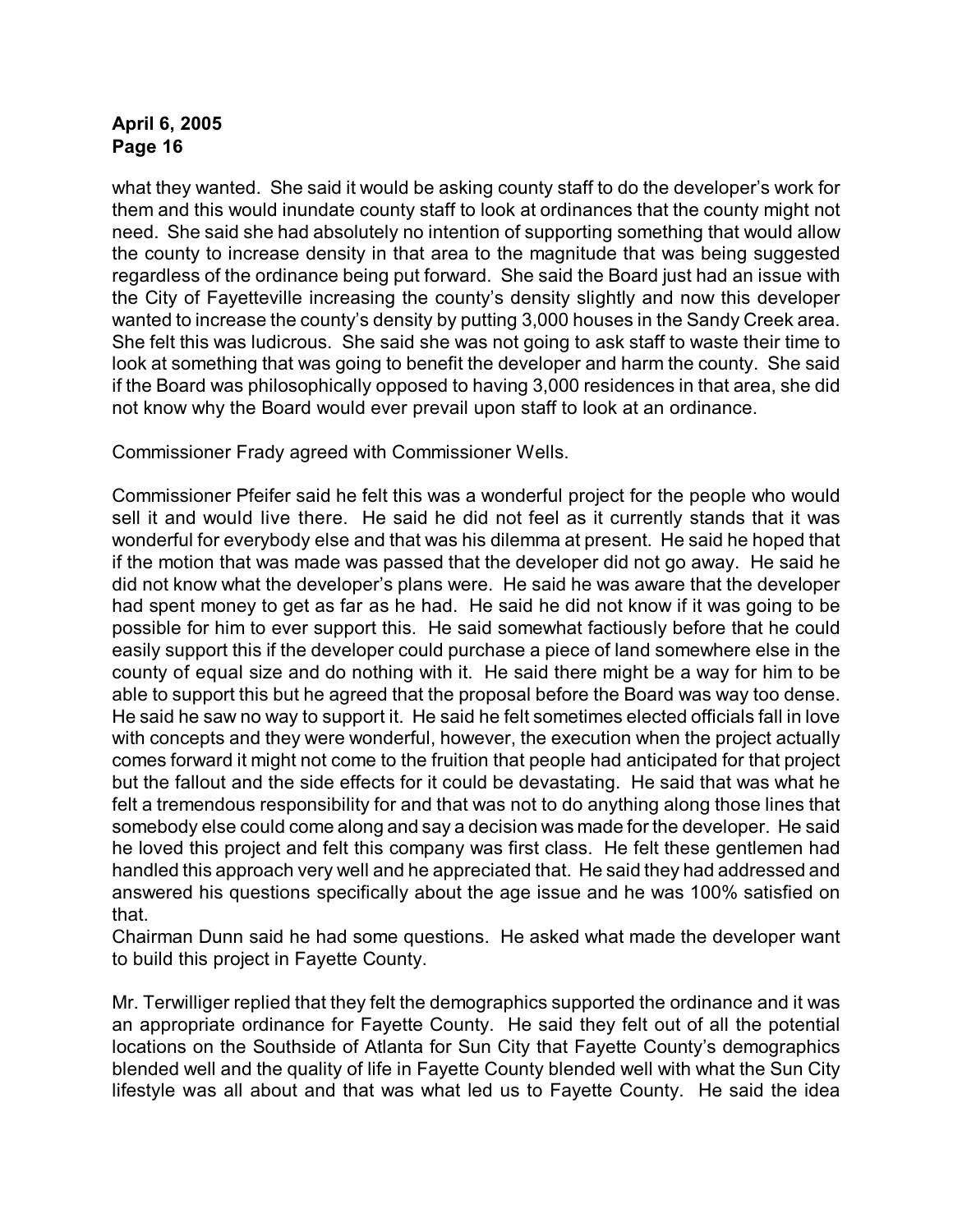behind the ordinance was that they preferred not to build all attached housing which they could submit for under the PRD ordinance. He said they felt detached housing would be more appropriate and that Fayette County's demographics would support consideration of an ordinance.

Chairman Dunn clarified that the developer wanted to come to Fayette County because of the quality of life and it was a great place and Mr. Terwilliger agreed.

Chairman Dunn asked Mr. Terwilliger if he believed if people come to Fayette County because it was a great place and then try and change the rules to accommodate them, then how long would it remain a great place. He said the size of this project exceeded the population of the county's third largest city which was Tyrone.

Mr. Schmid interjected that the county's own projections suggested that Tyrone would be larger than this community. He pointed out that this project was a ten year build out.

Chairman Dunn said he understood what it was but remarked that it was larger than the current city of Tyrone. He said in the press packet that had been provided to the newspaper it indicated if the Board turned down this project, the developer was going to do everything possible to get it in Fayette County anyway. He said this was indicated in the press packet.

Mr. Terwilliger replied not that specifically. He said the developer felt it was a great opportunity for Fayette County and it was a great opportunity for Del Webb and both could benefit by providing this type of housing solution to the residents of Fayette County.

Chairman Dunn said there was a question in the press packet asking if the request was denied by the county what would the developer's next step be. He said the answer to that question as stated in the press packet said that Del Webb planned to exhaust every reasonable resource and explore every possible avenue in an attempt to bring Sun City to Fayette County. He said that was the answer to the question if the Board turned this request down.

Mr. Terwilliger replied that was intended financially as well as from an ordinance standpoint. He said they could continue to submit under the PRD ordinance.

Chairman Dunn remarked that the developer had gone to the City of Fayetteville before coming to the County to explore the likelihood of annexation.

Mr. Terwilliger replied that they had gone to the City of Fayetteville to talk to them because they were curious about their sewer availability to sewer the unincorporated Fayette County.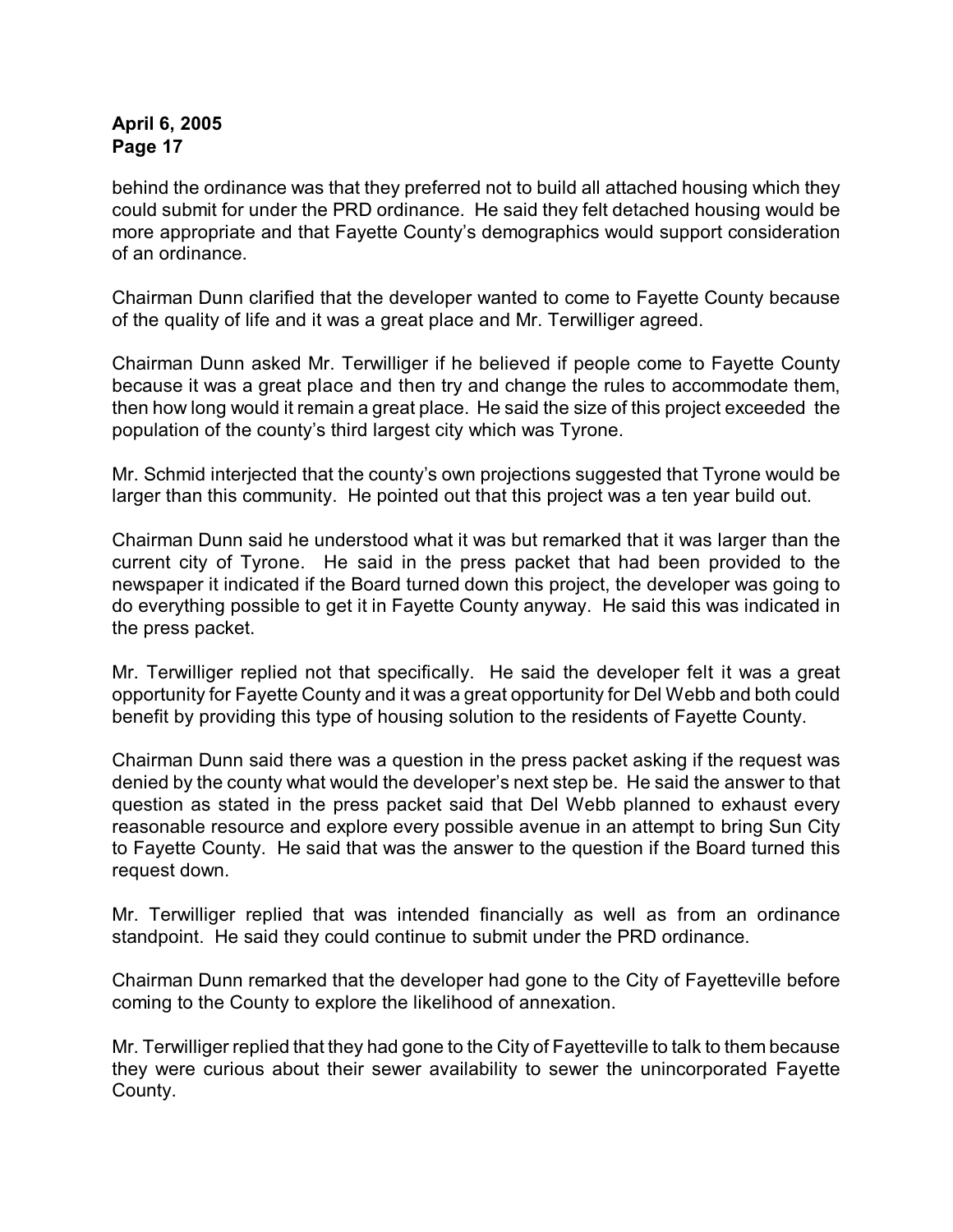Chairman Dunn said it was his understanding that the City of Fayetteville invited the developer to come to the County because they had very little interest in this project.

Mr. Terwilliger remarked that they had been directed that the City did not sewer unincorporated property and that the property was located in the unincorporated Fayette County and they would need to discuss this with the County. He said they had gone to the City to discuss sewer with them.

Chairman Dunn remarked that this property was contiguous to the City. He said the developer would have the legal right to ask for annexation and the developer had indicated that this was what was going to happen if the county turned this down.

Mr. Terwilliger said they would have to look into all of their options but this was not their preferred choice.

Chairman Dunn said he was under the impression that the City of Fayetteville had given the developer cause to believe that they were not interested in annexing this project.

Mr. Terwilliger felt it was a little premature to make that conclusion. He said it was a question about sewer.

Chairman Dunn said the Board was here today to determine whether or not it should approve directing the staff to do a new ordinance to accommodate this project. He said the developer had already tried to get this project on the Planning Commission's Agenda and it was rejected.

Mr. Schmid remarked that they had received a letter today from staff that they would not accept, per instruction from the County Attorney, the request for consideration of the project until the Board of Commissioners took action on the PAQ ordinance. He said it did not preclude the Board taking such action.

Chairman Dunn remarked that first of all the County Attorney did not make the decisions on zoning issues here. He felt what the County Attorney was trying to say was that the Board could not accept it because it did not comply with any of the county's existing ordinances.

Mr. Schmid asked if the developer was to file a PRD that was consistent with the county's existing zoning for four units attached, was there a location in the county that the Board would approve.

Chairman Dunn replied that this was a hypothetical question and he would only be able to give a hypothetical answer.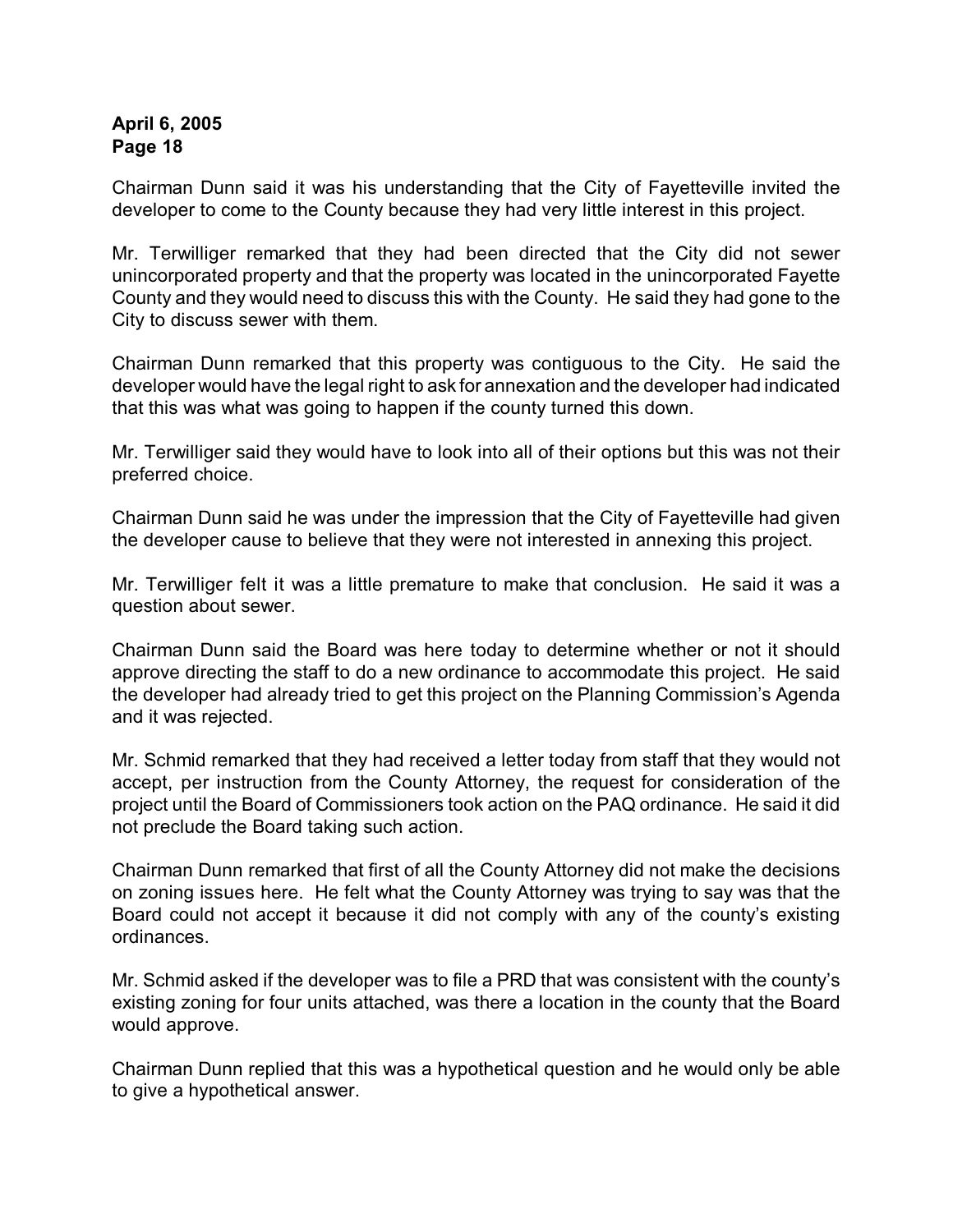Mr. Schmid said he was trying to determine if they should proceed in that vain.

Chairman Dunn said he was trying to determine exactly where everything stands now. He said Mr. Schmid was asking the Board to change the ordinance. He said it appeared that some of the members of this Board did not want to do that. He said if the Board did not do that, then it looked like to him that the developer's only option was to seek annexation.

Mr. Terwilliger remarked that they could file as a PRD and the housing would be all attached. He said they were trying to offer an appropriate ordinance to allow detached owned housing.

Chairman Dunn said this developer could do a lot of things including suing the county although nothing had been said to him about that. He said he just assumed if the Board felt this was not an appropriate place for this development and the City did not, then the developer would probably seek another location in the State of Georgia for it.

Commissioner Wells said that would be supposition on the Board's part.

Attorney McNally said he could perhaps shed some light on this and why these gentlemen were here today. He said the zoning staff called him at one point where they were being submitted lists of questions to answer as far as what could be located in the county. He said at this point, since the questions were directed in a situation which would be drastically different than has been permitted to develop in the county, it was his suggestion to the staff that they indicate to the gentlemen in front of the Board today that it would be better to determine whether or not there was any interest on the part of this Board to drastically change its philosophy to this point. He said this was not a hearing on a text amendment. He said this was their presentation to the Board of a development and an indication on the Board's part as to whether or not it wanted the staff to proceed to change the county's ordinance. He said there was nothing here that said that these gentlemen could not apply for a text amendment if they wanted to change to a PRD or to try and fit their development into what the county currently had. He said that had a procedure for them to go through. He said the sole purpose was to try to save them many hours and staff's many hours in trying to respond to questions which could never come to fruition because the ordinance as currently existing could not cope with the development that was being presented. He said the sole purpose was to give the developer an indication as to whether they should go on which they were perfectly free to do anyway or exactly what the Board's feelings were as far as that was concerned.

Chairman Dunn asked Mr. Terwilliger if he recalled the meeting they had where they asked him if it was worth their while to proceed and just wanted to know generally if it was worth their time and effort. He said they indicated that they did not want to spend millions of dollars getting ready for something that they might not have a chance of succeeding. He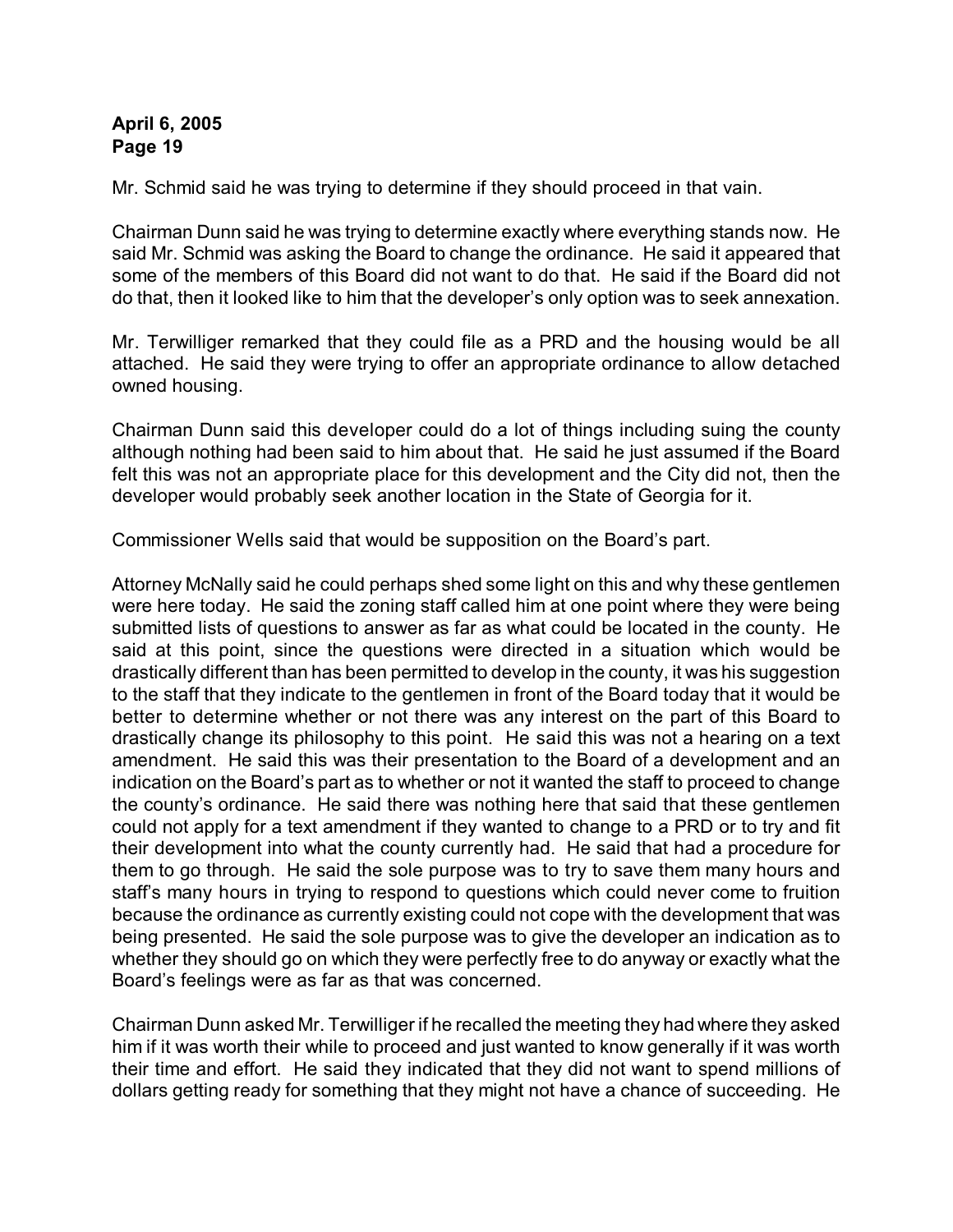said he was aware that this project did not comply with the county's ordinances but he would ask staff to provide on paper the major problems with non compliance of county ordinances for this project. He said staff had done a matrix and there were approximately twelve ordinances that would be affected. He said he had provided these gentlemen with that information.

Mr. Terwilliger replied that he had not received this listing but they had discussed this with him.

Mr. Schmid interjected that Chairman Dunn had given him the information from staff.

Chairman Dunn said he had indicated to them that they would have an uphill battle here because there were so many ordinances and laws that they would not comply with. He said the next thing he saw was a recommendation from the developer to come up with a completely separate category that applied only to this developer which would take care of all the problems that were found in the other twelve ordinances. He said this would be done just for this particular project. He said he was very uncomfortable with the procedure that would be making changes to this community and the quality of life that people who come here like and enjoy just to accommodate one developer. He asked how the Board would deal with the next developer who said he wanted to do something else and was willing to write a new county ordinance to achieve it. He said he could not support doing things like that. He said the county already has existing ordinances and if a developer complied with these ordinances then the Board would consider the request. He said right now the developer could not get this project accepted by the Planning and Zoning Department because it did not comply with the county's laws.

Mr. Terwilliger remarked that the developer could tweak it and apply as a PRD with four units attached but they would not be able to include golf because golf was not permitted as a recreational use.

Chairman Dunn remarked that the county did not permit any development in wetlands and the entire golf course would be located in wetlands.

Mr. Terwilliger replied that they could built it in the uplands.

Commissioner Frady felt the Board was sitting here trying to fight a battle and he did not feel that the Board should be fighting a battle. He asked Commissioner Wells to restate her motion.

Commissioner Wells remarked that her motion was that the Board was not going to direct staff to go forward in looking at a rewriting of this ordinance along the lines of what the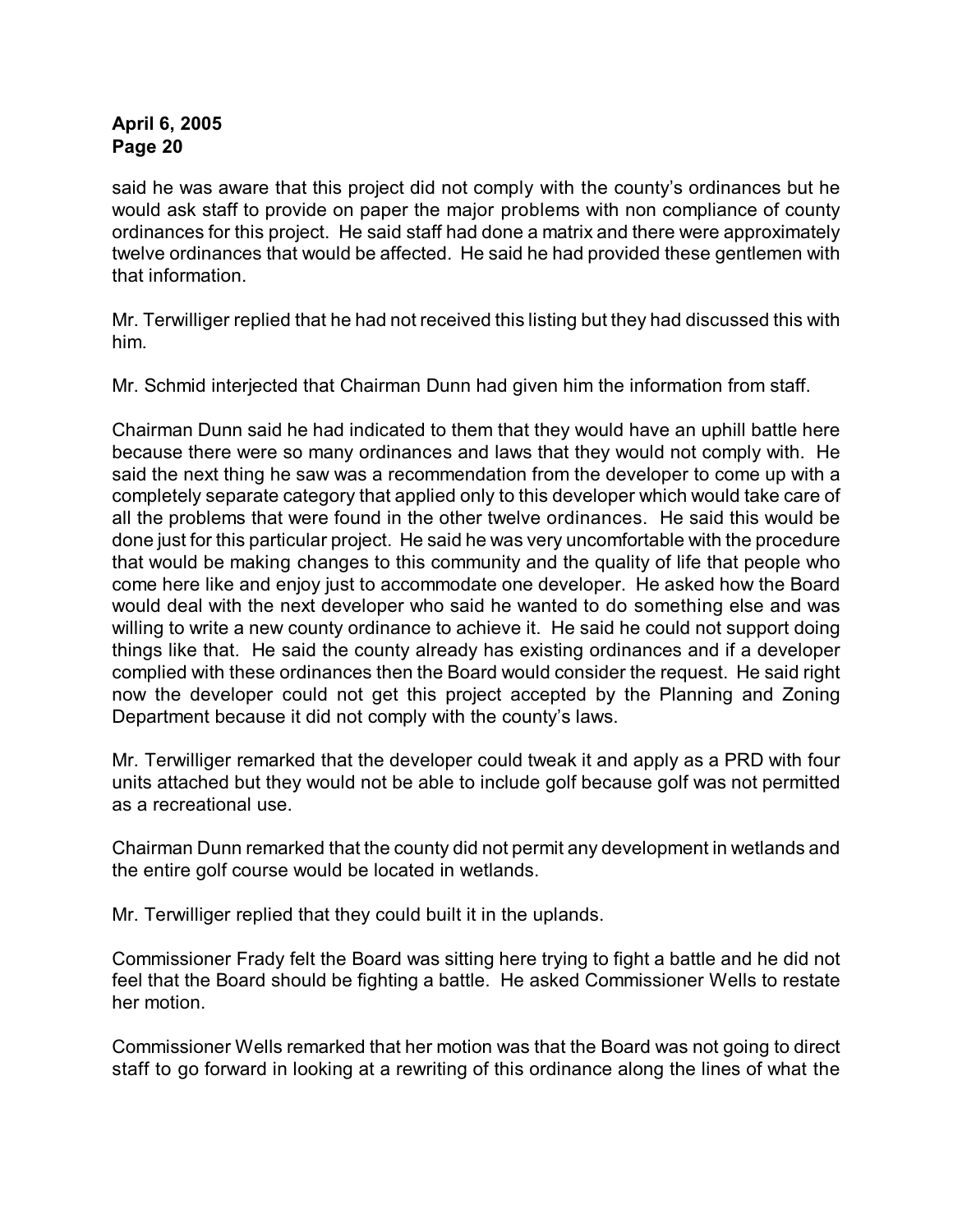developer had submitted. She said Attorney McNally had stated that was just exactly what the Board was here for.

Commissioner Frady said this would not be stopping everything.

Commissioner Wells agreed and stated that it was just preventing staff from doing extra work.

Commissioner Pfeifer said he would like to state again that the reason he had seconded the motion was that he did not object to changing the county's ordinance and especially looking at mixed use and detached housing. He said there were several other issues that he would like people to look at but this was not one of them.

Chairman Dunn said he would like to make one statement. He said he did get the proposed ordinance and read it in detail and he could not support it at all. He said if the developer submitted something else that they felt would comply with the laws of the county, then the Board would take it seriously.

Commissioner Frady said this was his point earlier on. He said this project would not fly here.

Commissioner Wells remarked that county staff was not going to do the developer's work for them.

Commissioner Frady stated that the developer could bring something else to the Board for consideration but this proposal would not go to staff. He asked Chairman Dunn to call the question.

The motion carried 4-1 with Commissioner VanLandingham voting in opposition.

Chairman Dunn thanked these gentlemen for coming before the Board to discuss this and remarked that there were other options for the developer.

**CONSENT AGENDA:** On motion made by Commissioner Wells, seconded by Commissioner VanLandingham to approve the consent agenda as presented. The motion carried 5-0.

**SHERIFF'S DEPARTMENT:** Approval of request from the Sheriff's Office to transfer of funds in the amount of \$689.03 from the General Budget Fund to the Sheriff's Department Vehicle Maintenance Budget Category 10030323-522233 as a result of a vehicle accident. A copy of the request, identified as "Attachment No. 3", follows these minutes and is made an official part hereof.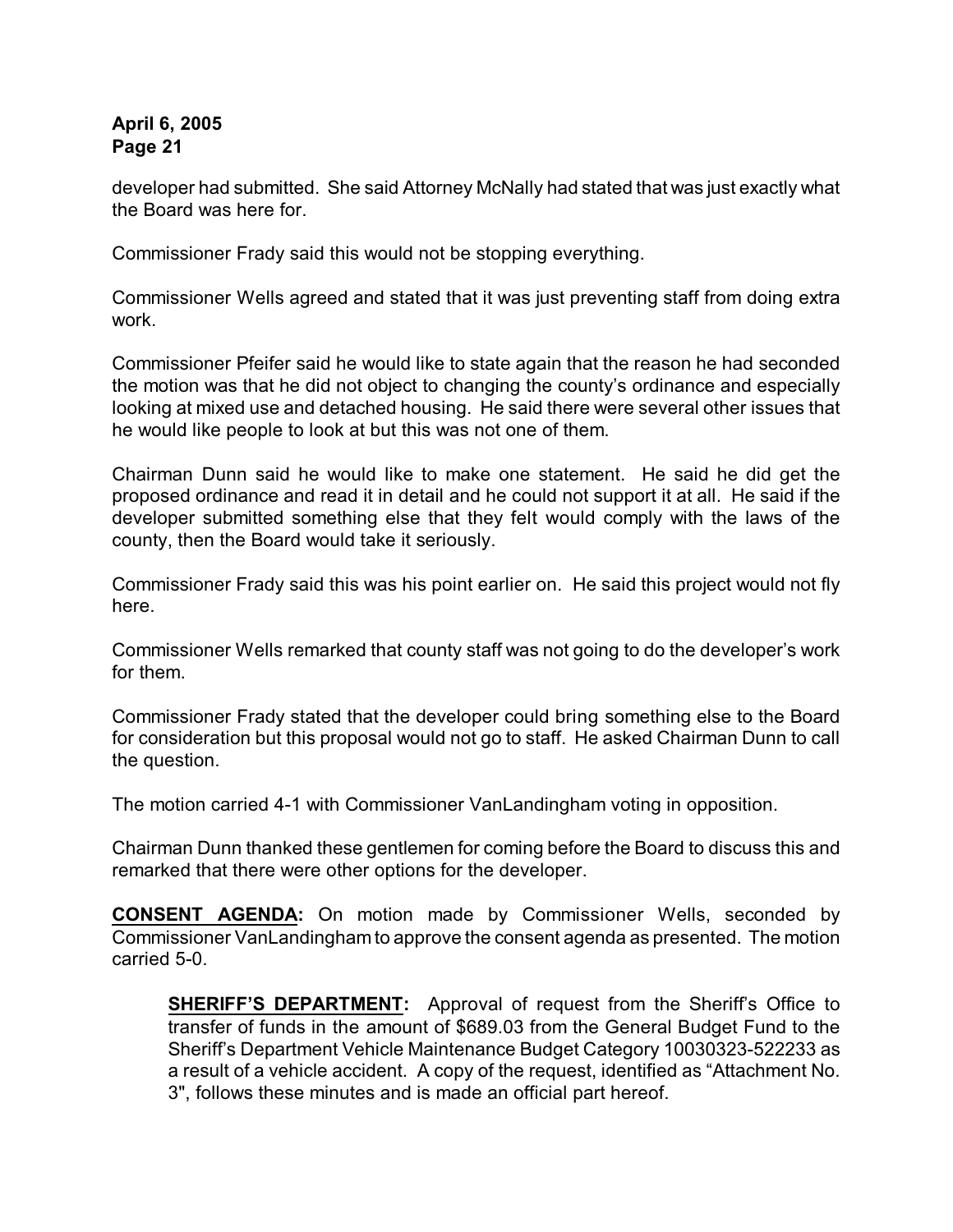**SHERIFF'S DEPARTMENT:** Approval of request from the Sheriff's Office to transfer funds in the amount of \$828.99 from the General Budget Fund to the Sheriff's Department Vehicle Maintenance Budget Category 10030323-522233 as a result of a vehicle accident. A copy of the request, identified as "Attachment No. 4", follows these minutes and is made an official part hereof.

**LIBRARY:** Approval of request from the Director of the Library Chris Snell to approve new constitution and bylaws as adopted by the Fayette County Library Board on March 15, 2005.A copy of the request, bylaws and constitution, identified as "Attachment No. 5", follows these minutes and is made an official part hereof.

**DODGE TOUR DE GEORGIA BIKE RACE:** Approval of request from Brian Cardoza of the Fayette County Development Authority to adopt a Proclamation establishing April 20, 2005 as Dodge Tour de Georgia Day. A copy of the Proclamation, identified as "Attachment No. 6", follows these minutes and is made an official part hereof.

**BOARD OF HEALTH - TERRY WILLIS APPOINTED TO MCINTOSH TRAIL COMMUNITY SERVICE BOARD:** Approval of recommendation from the Fayette County Board of Health to reappoint Terry Willis to the McIntosh Trail Community Service Board for a four year term commencing on July 1, 2005 and ending on June 30, 2009. A copy of the request, identified as "Attachment No. 7", follows these minutes and is made an official part hereof.

**RECREATION DEPARTMENT:** Approval of recommendation from the Director of Recreation Anita Godbee to approve project budget transfer from the Kiwanis Activities House to the Recreation Center in the amount of \$6,000. A copy of the request, identified as "Attachment No. 8", follows these minutes and is made an official part hereof.

**COMMUNICATIONS - E-911 BUDGET:** Approval of recommendation from the Director of Finance Mark Pullium to amend County E911 budget by increasing Miscellaneous Revenue and appropriations for legal expenditures in the amount of \$2,926. A copy of the request, identified as "Attachment No. 9", follows these minutes and is made an official part hereof.

**COMMUNICATIONS - CINGULAR WIRELESS CONTRACT:** Approval of recommendation from Director of Communications Cheryl Rogers to approve a contract with Cingular Wireless to provide Phase I service to Fayette County which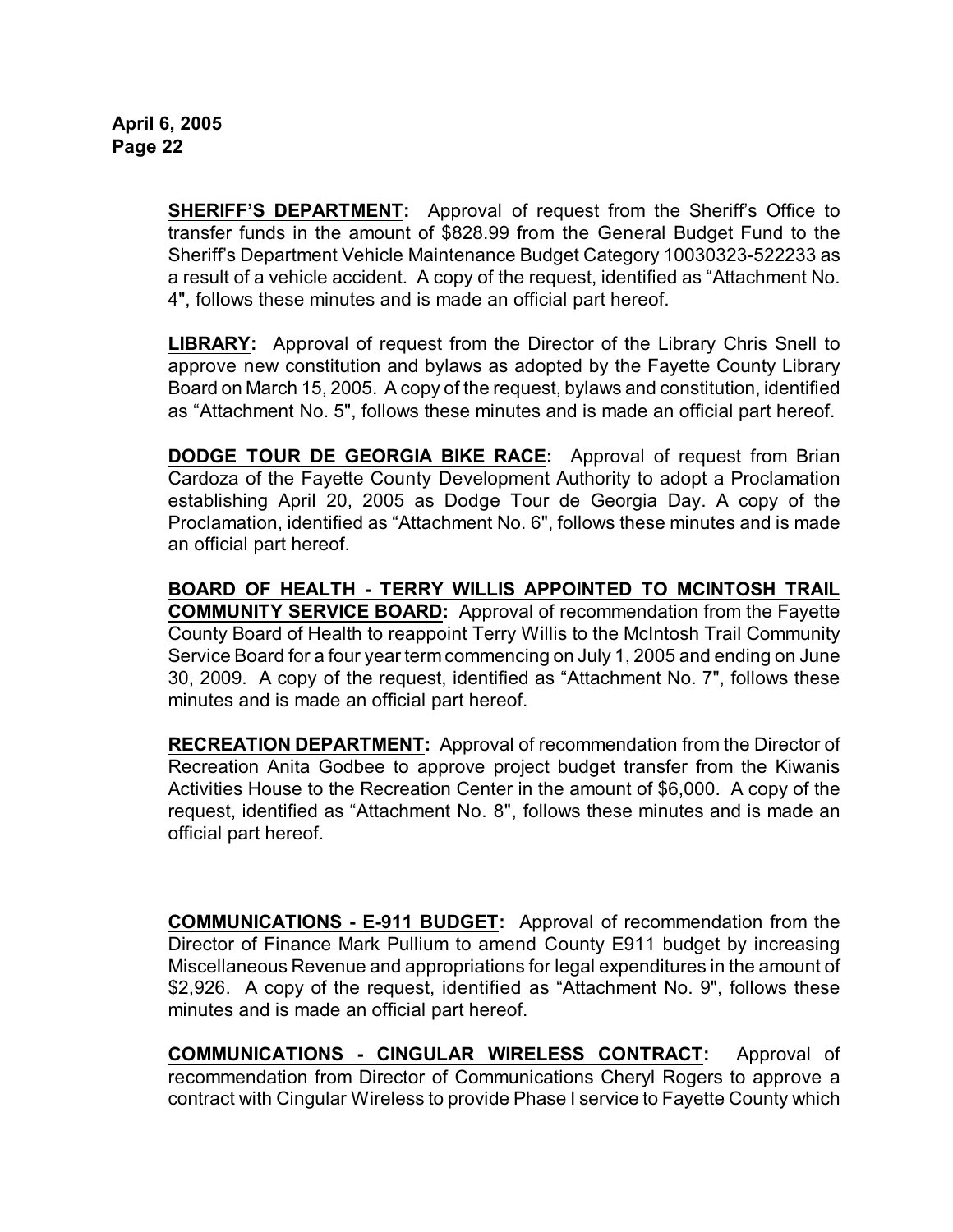provides the cellular telephone number of the calling party to the 911 operators. A copy of the request and contract, identified as "Attachment No. 10", follows these minutes and is made an official part hereof.

**RECREATION DEPARTMENT - BID #505 AWARDED TO BARROWS MASONRY, INC. FOR KIWANIS GYM EXTENSION:** Approval of recommendation from the Director of Purchasing Tim Jones to award Bid #505 Kiwanis Gym Extension to low bidder Barrows Masonry Incorporated in the amount of \$25,750. A copy of the request, identified as "No. 11", follows these minutes and is made an official part hereof.

**ROAD DEPARTMENT - BID #506 AWARDED TO APAC SOUTHEAST, INC., E.R. SNELL CONTRACTOR, INC. AND BALDWIN PAVING COMPANY, INC. FOR ASPHALT:** Approval of recommendation from Director of Purchasing Tim Jones to award Bid #506 for asphalt to low bidders APAC Southeast, Inc., E.R. Snell Contractor, Inc., and Baldwin Paving Company, Inc. A copy of the request, identified as "Attachment No. 12", follows these minutes and is made an official part hereof.

**ROAD DEPARTMENT - BID #507 AWARDED TO FLORIDA ROCK FOR GRAVEL:** Approval of recommendation from Director of Purchasing Tim Jones to award Bid #507 for gravel to low bidder Florida Rock. A copy of the request, identified as "Attachment No. 13", follows these minutes and is made an official part hereof.

**WATER SYSTEM - BID #510 AWARDED TO SOUTHEASTERN POND MANAGEMENT, INC. AND AMERICAN SPORTS FISH HATCHERY:** Approval of recommendation from Director of Purchasing Tim Jones to award Bid #510 regarding fish for Lake Horton to low bidders Southeastern Pond Management, Inc. in the amount of \$23,649.60 and American Sports Fish Hatchery in the amount of \$2,900. A copy of the request, identified as "Attachment No. 14", follows these minutes and is made an official part hereof.

**BUILDINGS AND GROUNDS MAINTENANCE:** Approval of recommendation from Director of Buildings and Grounds Maintenance Greg Ownby to approve purchase of a 30 gallon 3 section 132" Shielded Sprayer in the amount of \$4,749 with available funds originally designated to purchase a second mower. A copy of the request, identified as "Attachment No. 15", follows these minutes and is made an official part hereof.

**FINANCE DEPARTMENT:** Approval of recommendation from Director of Business Services Mark Pullium to approve the Vehicle Replacement Committee's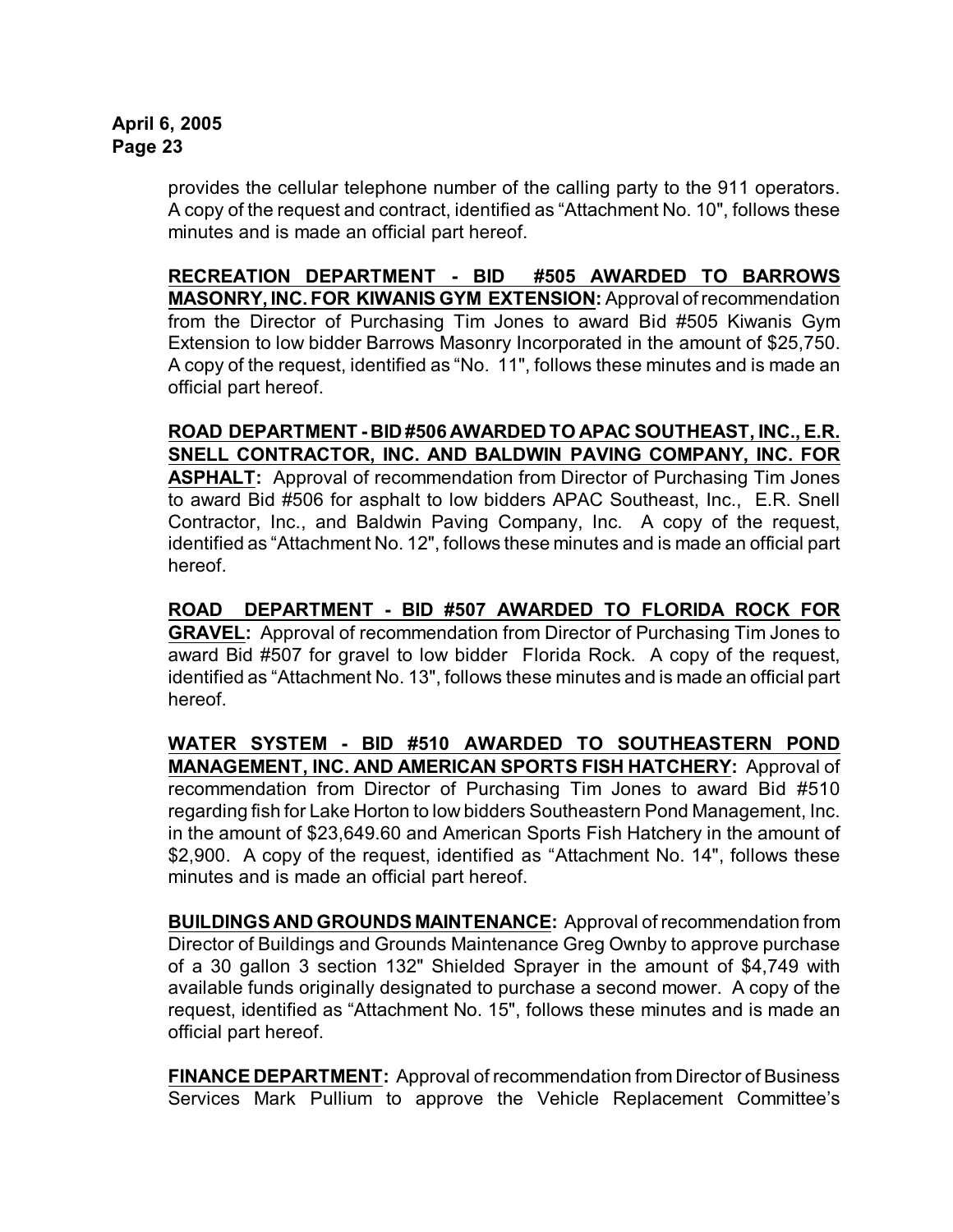recommendations to replace eight County vehicles which meet the criteria for vehicle replacement. A copy of the request, identified as "Attachment No. 16", follows these minutes and is made an official part hereof.

**WATER SYSTEM:** Approval of Water Committee recommendation to award bid to Tank Pro for the repainting of the Peachtree City water tank in the amount of \$121,627. A copy of the request, identified as "Attachment No. 17", follows these minutes and is made an official part hereof.

**MINUTES:** Approval of minutes for Board of Commissioners' Special Called Meeting held on March 19, 2005.

### **PUBLIC COMMENT:**

Members of the public are allowed up to five minutes each to address the Board on issues of concern other than those items which are on this evening's agenda.

There was no public comment.

### **STAFF REPORTS:**

**EXECUTIVE SESSION:** Attorney McNally requested an executive session to discuss four legal items.

**EXECUTIVE SESSION:** On motion made by Commissioner Wells, seconded by Commissioner Frady to adjourn to executive session to discuss four legal items. The motion carried 5-0.

**LEGAL:** Attorney McNally updated the Board on a legal matter.

On motion made by Commissioner Wells, seconded by Commissioner VanLandingham to authorize Attorney McNally not to proceed with this matter. The motion carried 5-0.

**LEGAL:** Attorney McNally discussed a legal matter with the Board

The Board took no action on this matter.

**LEGAL:** Attorney McNally reviewed a legal matter with the Board.

The Board took no action on this matter.

**LEGAL:** Attorney McNally discussed a legal matter with the Board.

The Board took no action on this matter.